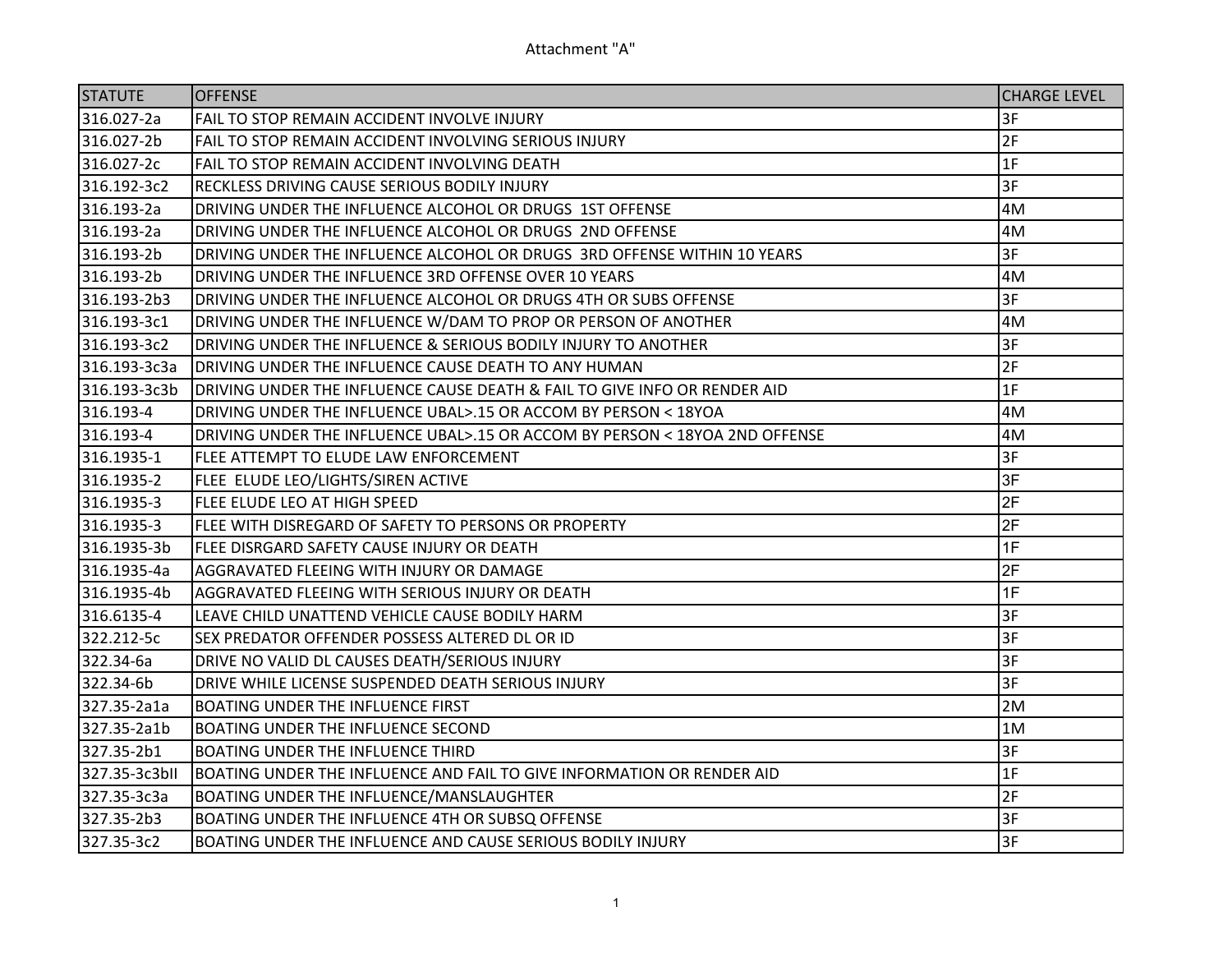| 327.35-3c1   | BOATING UNDER THE INFLUENCE AND DAMAGE PROPERTY OR PERSON    | 1M |
|--------------|--------------------------------------------------------------|----|
| 327.35-3c3a  | BOATING UNDER THE INFLUENCE CAUSE DEATH OF HUMAN BEING       | 2F |
| 327.35-4     | BOATING UNDER THE INFLUENCE PASSENGER IN VESSEL UNDER AGE 18 | 1M |
| 381.00315-6  | VIOLATE PUBLIC HEALTH EMERGENCY RULE/QUARANTINE              | 2M |
| 384.24-2     | HIV INFECTED PERSON HAS SEX WITH NON-CONSENTING AD           | 3F |
| 384.24-2     | SUBSQ VIOL OF HIV INFECTED PERSON-SEX W NONCONS AD           | 1F |
| 393.135-2    | <b>EMPLOYEE HAVE SEX WITH DISABILITY CLIENT</b>              | 2F |
| 393.135-6a   | <b>SEX OFFENSE AGAINST DISABILITY CLIENT</b>                 | 1M |
| 394.4593-2   | <b>EMPLOYEE HAVE SEX WITH MENTAL PATIENT</b>                 | 2F |
| 394.4593-6a  | <b>SEX OFFENSE AGAINST MENTAL PATIENT</b>                    | 1M |
| 394.4593-6c  | INTIMIDATION TO CHANGE REPORT SEX WITH MENTAL PATIENT        | 3F |
| 394.9265-1a  | INTRO INTOX BEVERAGE INTO SEX PREDTAOR TREATMENT FACILITY    | 3F |
| 394.9265-1b  | INTRO CONT SUBS INTO SEX PREDATOR TREATMENT FACILITY         | 3F |
| 394.9265-1c  | INTRO FIREARM/WEAPON INTO SEX PREDATOR TREAT FACILITY        | 3F |
| 394.927-1a   | VIOLENT SEX PREDATOR ATT/ESCAPES FROM CUSTODY                | 2F |
| 393.135-6c   | INTIMIDATION TO CHANGE REPORT OF SEX WITH DISABLE CLIENT     | 3F |
| 450.151      | HIRE EMPLOY CHILD AND INFLICT PAIN SUFFERING                 | 2F |
| 491.0112-2   | PSYCHOTHERAPIST ENGAGE IN SEX WITH CLIENT                    | 2F |
| 491.0112-1   | PSYCHOTHERAPIST ENGAGE SEX WITH CLIENT SUBSEQUENT            | 2F |
| 491.0112-2   | PSYCHOTHERAPIST ENGAGE SEX WITH CLIENT DECEPTION             | 2F |
| 499.0051-10  | POSSESS SELL BUY CONTRABAND DRUGS CAUSE DEATH                | 1F |
| 590.28-1     | WILLFUL BURNING/LAND MALICIOUS                               | 3F |
| 590.29       | POSSESS INCENDIARY DEVICE TO SET FIRE                        | 3F |
| 741.29-6     | PRE TRIAL RELEASE COND VIOLATION FOR DOMESTIC VIOLENCE       | 1M |
| 741.31       | VIOLATE INJUNCTION PROTECTION DOMESTIC VIOLENCE              | 1M |
| 741.31-4a    | CONTMPT COURT VIOLATE INJUNCTION PROTECTION DOMSTIC VIOLENCE | 1M |
| 741.31-4b    | VIOLATE INJUNCTION DOMESTIC VIOLENCE POSSESS FIREARM/AMMO    | 1M |
| 741.315-4    | DOMESTIC VIOLENCE INJUNCTION WILLFUL VIOLATION               | 1M |
| 741.403-5    | GAIN ADDRESS DOMESTIC VIOLENCE PROGRAM PARTICIPANT           | 3F |
| 775.0844-5a  | AGGRAVATED WHITE COLLAR CRIME 10 ELDER VICTIM 50K DOL MORE   | 1F |
| 775.0844-5b  | AGGRAVATED WHITE COLLAR CRIME 20 VICTIM 50K DOLLARS MORE     | 1F |
| 775.0844-5c  | AGGRAVATED WHITE COLLAR CRIME GOVT 50K DOLLARS MORE          | 1F |
| 775.0845(1A) | WEAR MASK WHILE COMMITTING 2ND DEGREE MISDEMEANOR            | 1M |
| 775.0845(1B) | WEAR MASK WHILE COMMITTING 1ST DEGREEE MISDEMEANOR           | 3F |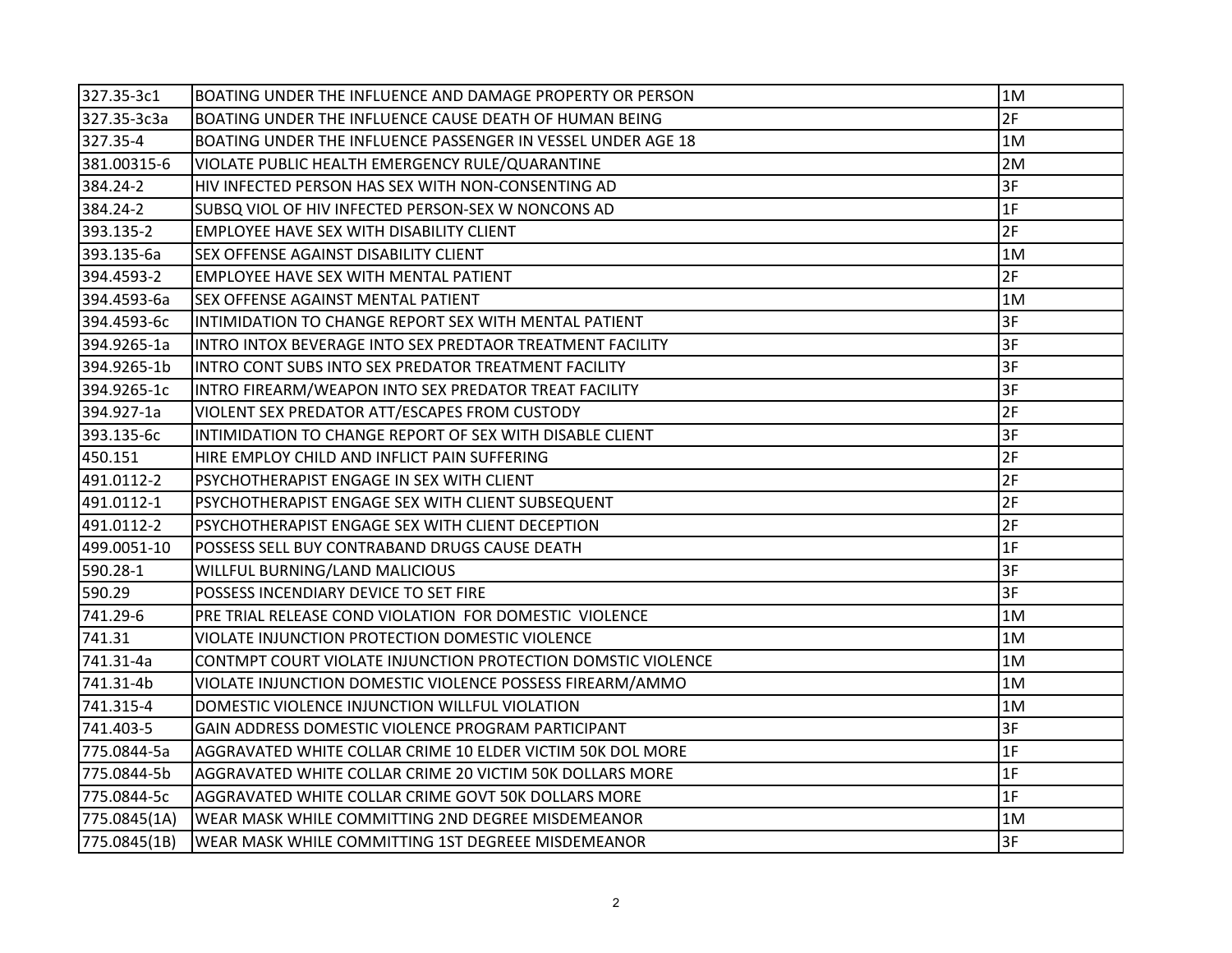| 775.0845(2A) | WEAR MASK WHILE COMMITTING 3 DEGREE FELONY                             | 2F |
|--------------|------------------------------------------------------------------------|----|
| 775.0845(2B) | WEAR MASK WHILE COMMITTING 2 DEGREE FELONY                             | 1F |
| 775.0846     | POSSESS BULLETPROOF VEST DURING CERTAIN OFFENSES                       | 3F |
| 775.085-1a1  | COMMIT 2ND DEGREE MISDEMEANOR EVIDENCE PREJUDICE                       | 1M |
| 775.085-1a2  | COMMIT 1ST DEGREE MISDEMEANOR EVIDENCE PREJUDICE                       | 3F |
| 775.085-1a3  | COMMIT 3RD DEGREE FELONY EVIDENCE PREJUDICE                            | 2F |
| 775.085-1a4  | COMMIT 2ND DEGREE FELONY EVIDENCE PREJUDICE                            | 1F |
| 775.085-1a5  | COMMIT 1ST DEGREE FELONY EVIDENCE PREJUDICE                            | 1F |
| 775.0861-3a  | COMMIT 2ND DEGREE MISDEMEANOR ASSAULT/BATTERY AT RELIGIOUS INSTITUTION | 1M |
| 775.0861-3b  | COMMIT 1ST DEGREE MISDEMEANOR ASSAULT/BATTERY AT RELIGIOUS INSTITUTION | 3F |
| 775.0861-3c  | COMMIT 3F ASSAULT/BATTERY AT RELIGIOUS INSTITUTION                     | 2F |
| 775.0861-3d  | COMMIT 2F ASSAULT/BATTERY AT RELIGIOUS INSTITUTION                     | 1F |
| 775.0861-3e  | COMMIT 1F ASSAULT/BATTERY AT RELIGIOUS INSTITUTION                     | 1F |
| 775.087-1a   | COMMIT 1ST DEGREE FELONY WITH WEAPON                                   | 1F |
| 775.087-1a   | COMMIT 1ST DEGREE FELONY WITH AGGRAVATED BATTERY                       | 1F |
| 775.087-1b   | COMMIT 2ND DEGREE FELONY WITH WEAPON                                   | 1F |
| 775.087-1b   | COMMIT 2ND DEGREE FELONY WITH AGGRAVATED BATTERY                       | 1F |
| 775.087-1c   | COMMIT 3RD DEGREE FELONY WITH AGGRAVATED BATTERY                       | 2F |
| 775.087-1c   | COMMIT 3RD DEGREE FELONY WITH WEAPON                                   | 2F |
| 775.0875-1   | UNLAWFUL TAKE LAW ENFORCEMENT OFFICERS FIREARM                         | 3F |
| 775.0875-2a1 | COMMIT 1ST DEGREE FELONY WITH STOLEN LEO FIREARM                       | 1F |
| 775.0875-2a2 | COMMIT 2ND DEGREE FELONY WITH STOLEN LEO FIREARM                       | 1F |
| 775.0875-2a2 | COMMIT 3RD DEGREE FELONY WITH STOLEN LEO FIREARM                       | 2F |
| 775.13-5b    | GANG MEMBER FAIL TO REGISTER CONVICTED FELON                           | 3F |
| 775.21-10a   | FAILURE TO REGISTER AS SEXUAL PREDATOR WITHIN 48 HRS                   | 3F |
| 775.21-10a   | SEX PREDATOR FAIL CHANGE/RENEW INFO ON DL WITHIN48 HRS                 | 3F |
| 775.21-10a   | SEX PREDATOR FAIL TO GIVE NAME CHANGE OR LOCATION INFO                 | 3F |
| 775.21-10a   | SEX PREDATOR FAIL TO REPORT VACATING PERMANENT RESIDENCE               | 3F |
| 775.21-10a   | SEX PREDATOR FAIL TO RE-REGISTER AS REQUIRED                           | 3F |
| 775.21-10a   | SEX PREDATOR FAIL TO RESPOND TO AV LETTER WITHIN 3 WEEKS               | 3F |
| 775.21-10a   | SEX PREDATOR FAIL REPORT EMAIL ADDRESS/INSANT MESSAGE NAME             | 3F |
| 775.21-10a   | SEX PREDATOR FAIL CHANGE/RENEW INFO ID CARD WITHIN 48 HRS              | 3F |
| 775.21-10a   | SEX PREDATOR FAIL PROVIDE HOME AND CELL PHONE NUMBERS                  | 3F |
| 775.21-10b   | SEX PREDATOR WORK WHERE CHILDREN GATHER-VICTIM MINOR                   | 3F |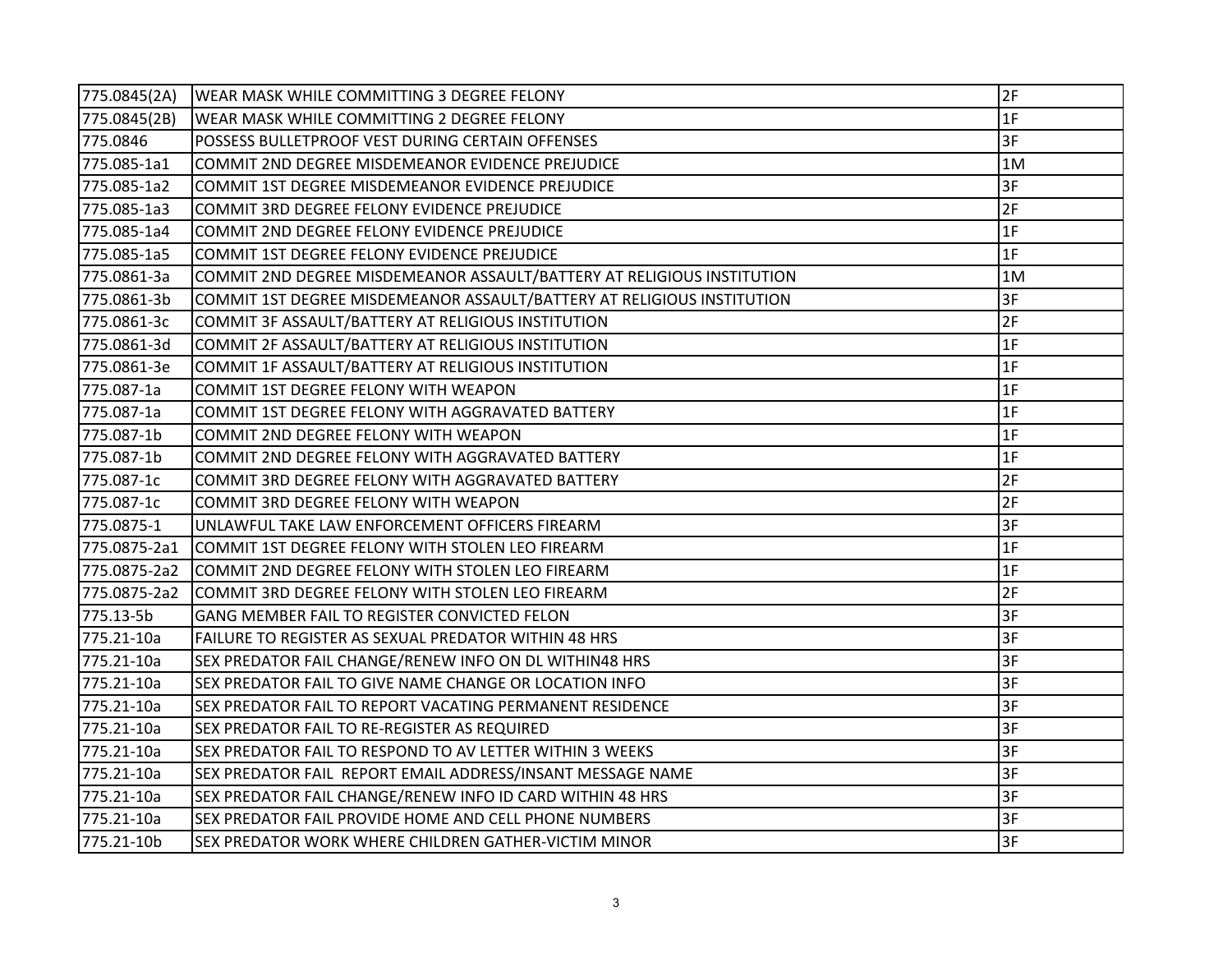| 775.21-10c  | DISTRIBUTE/PUBLISH FALSE INFO ABOUT SEX PREDATOR                    | 1M |
|-------------|---------------------------------------------------------------------|----|
| 775.21-10c  | DISTRIBUTE/PUBLISH FALSE INFO ABOUT SEX OFFENDER                    | 1M |
| 775.21-10c  | ALTER PUBLIC RECORD OF SEX PREDATOR FOR PERSONAL GAIN               | 1M |
| 775.21-10c  | ALTER PUBLIC RECORD OF SEX OFFENDER INFO FOR GAIN                   | 1M |
| 775.21-10g1 | SEX PREDATOR W/H INFO FAIL NOTFY LE SEX PREDATOR NONCOMPLY          | 3F |
| 775.21-10g2 | HARBOR ATTEMPT HARBOR ASSIST HARBOR SEX PREDATOR                    | 3F |
| 775.21-10g3 | CONCEAL ATT CONCEAL ASST CONCEAL SEX PREDATOR                       | 3F |
| 775.21-10g4 | PROVIDE FALSE INFO TO LE ABOUT SEX PREDATOR                         | 3F |
| 775.215-2   | 1ST DEGREE SEX OFFNDER LIVE WITHIN 1000' SCHOOL ETC                 | 3F |
| 775.215-2   | 2ND/3RD DEGREE SEX OFFENDER LIVE WITHIN 1000' SCHOOL ETC            | 1M |
| 775.215-3   | 1ST DEGREE SEX OFF OTHER JURIS LIVE WITHIN 1K' SCHOOL ETC           | 3F |
| 775.215-3   | 2/3 DEGREE SEX OFF OTHER JURIS LIVE WITHIN 1K' SCHOOL ETC           | 1M |
| 775.21-6a   | SEX PREDATOR FAIL TO PROVIDE LOCATION OTHER INFO                    | 3F |
| 775.21-6g1  | SEX PREDATOR FAIL TO REPORT NAME OR RESIDENCE CHANGE                | 3F |
| 775.21-6g2  | SEX PREDATOR FAIL REPORT VACATING PERMANENT RESIDENCE               | 3F |
| 775.21-6g3  | SEX PREDATOR FAIL TO WITHDRAW VACATE RESIDENCE NOTICE               | 2F |
| 775.21-6i   | SEX PREDATOR FAIL REPORT RESIDENCE CHANGE OTHER JURIS               | 3F |
| 775.21-6j   | SEX PREDATOR FAIL CANCEL OATH STATE JURS RESIDENCE CHANGE NOTICE    | 2F |
| 775.261-4g  | CAREER OFFENDER-FAIL TO WITHDRAW INTENT TO MOVE NOTICE              | 2F |
| 775.261-8a  | CAREER OFFENDER- FAIL TO REGISTER OR PROVIDE INFO                   | 3F |
| 775.261-8b  | MISUSE ALTER CAREER OFFENDER INFO                                   | 1M |
| 775.31-1a   | COMMIT 2ND DEGREE MISDEMEANOR FURTHER TERRORISM                     | 1M |
| 775.31-1b   | COMMIT 1ST DEGREE MISDEMEANOR FURTHER TERRORISM                     | 3F |
| 775.31-1c   | COMMIT 3RD DEGREE FELONY FURTHER TERRORISM                          | 2F |
| 775.31-1d   | COMMIT 2ND DEGREE FELONY FURTHER TERRORISM                          | 2F |
| 775.31-1e   | COMMIT 1ST DEGREE FELONY FURTHER TERRORISM                          | 1F |
| 775.987-1c  | AGGRAVATED BATTERY COMMIT 3RD DEGREE FELONY WITH AGGRAVATED BATTERY | 2F |
| 777.03      | ACCESSORY AFTER THE FACT OF CAPITAL FELONY                          | 1F |
| 777.03      | ACCESSORY AFTER THE FACT OF LIFE FELONY                             | 2F |
| 777.04-4b   | CRIMINAL ATTEMPT SOLICIT CONSPIRE CAPITAL FELONY                    | 1F |
| 777.04-4c   | CRIMINAL ATTEMPT SOLICIT CONSPIRE 1ST DEGREE FELONY                 | 2F |
| 777.04-4c   | CRIMINAL ATTEMPT SOLICIT CONSPIRE LIFE FELONY                       | 2F |
| 782.04-1a1  | <b>MURDER PREMEDITATED</b>                                          | 6F |
| 782.04-1a2  | MURDER WHILE ENGAGED IN CERTAIN FELONY OFFENSE                      | 6F |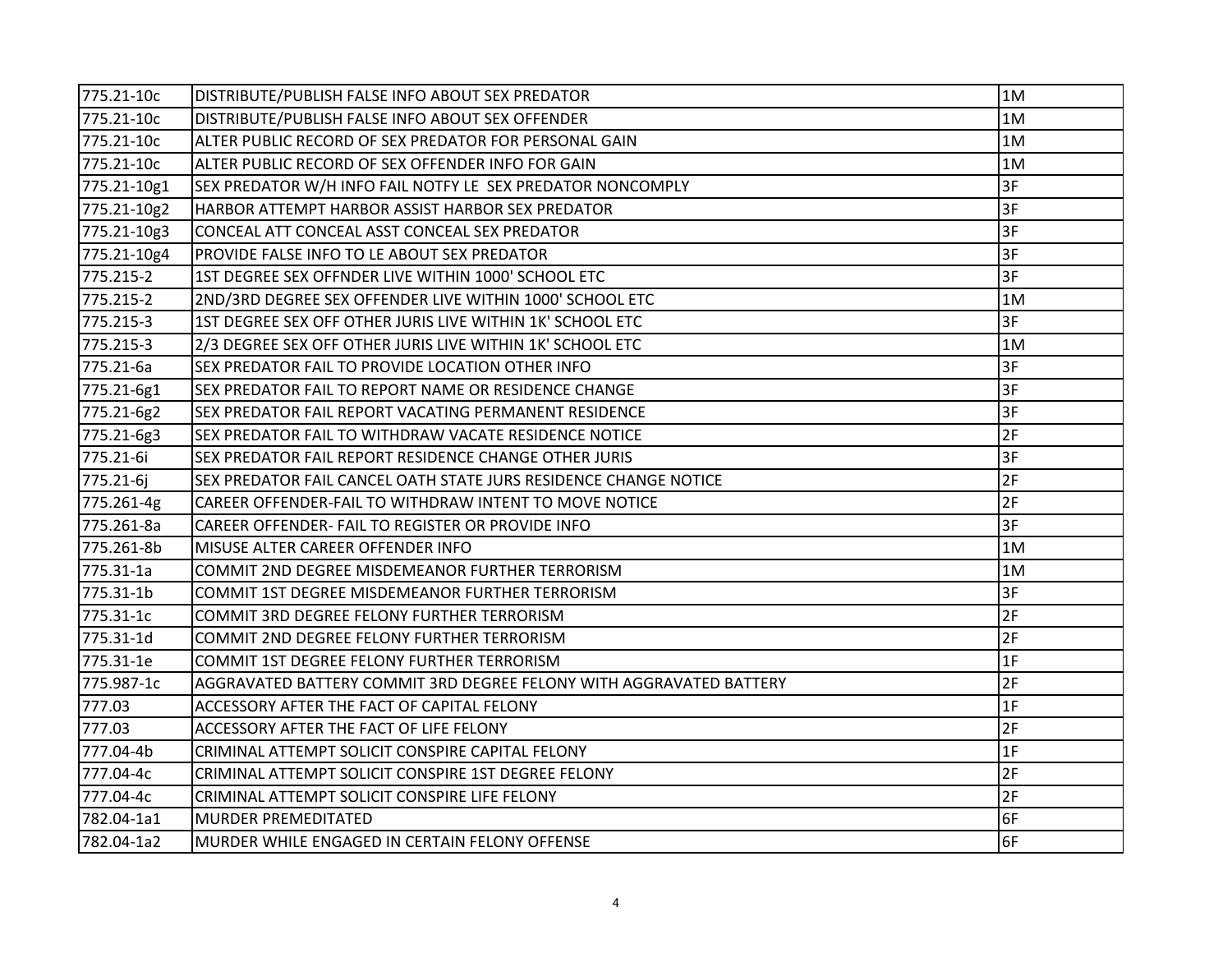| 782.04-1a3 | MURDER RESULTING FROM DISTRIBUTION CONTROL SUBSTANCE                     | 6F |
|------------|--------------------------------------------------------------------------|----|
| 782.04-2   | MURDER DANGEROUS DEPRAVED WITHOUT PREMEDITATION                          | 1F |
| 782.04-3   | MURDER NOT PREMEDITATED DURING SPECIFIC FELONY                           | 1F |
| 782.04-4   | MURDER NOT PREMEDITATED DURING OTHER FELONY                              | 2F |
| 782.051-1  | ATTEMPTED FELONY MURDER - SPECIFIED FELONY                               | 1F |
| 782.051-2  | ATTEMPTED FELONY MURDER - OTHER FELONY                                   | 1F |
| 782.051-3  | ATTEMPTED FELONY MURDER - SPECIFIED FELONY WITH INJURY CAUSED BY ANOTHER | 2F |
| 782.07-1   | MANSLAUGHTER - OTHER THAN BY VEHICLE                                     | 2F |
| 782.071-1a | VEHICULAR HOMICIDE-PERSON OR VAIBLE FETUS                                | 2F |
| 782.071-1b | VEHICULAR HOMICIDE-FAIL GIVE INFO AND RENDER AID                         | 1F |
| 782.07-2   | AGGRAVATED MANSLAUGHTER-NEGLECT ELDERLY DISABLED ADULT                   | 1F |
| 782.072-1  | VESSEL MANSLAUGHTER                                                      | 2F |
| 782.072-2  | VESSEL FAIL TO GIVE INFORMATION AND RENDER AID                           | 1F |
| 782.07-3   | AGGRAVATED MANSLAUGHTER OF CHILD                                         | 1F |
| 782.07-4   | AGGRAVATED MANSLAUGHTER LEO, EMT, FIREFIGHTER, PARAMEDIC                 | 1F |
| 782.09-1a  | INJURE MOTHER & KILL UNBORN CHILD - 1ST DEGREE                           | 6F |
| 782.09-1b  | INJURE MOTHER & KILL UNBORN CHILD - 2ND DEGREE                           | 1F |
| 782.09-1c  | INJURE MOTHER & KILL UNBORN CHILD - 3RD DEGREE                           | 2F |
| 782.09-2   | INJURE MOTHER & KILL UNBORN CHILD - MANSLAUGHTER                         | 2F |
| 782.11     | UNNECESSARY KILLING TO PREVENT UNLAWFUL ACT                              | 2F |
| 782.34     | INTENT KILL PARTIAL BORN LIVING FETUS                                    | 2F |
| 784.011    | <b>ASSAULT</b>                                                           | 2M |
| 784.011    | <b>ASSAULT - DOMESTIC VIOLENCE</b>                                       | 2M |
| 784.011    | <b>ASSAULT - DATING VIOLENCE</b>                                         | 2M |
| 784.021-1a | AGGRAVATED ASSAULT WITH DEADLY WEAPON WITHOUT INTENT TO KILL             | 3F |
| 784.021-1a | AGGRAVATED ASSAULT WITH DEADLY WEAPON - DOMESTIC VIOLENCE                | 3F |
| 784.021-1a | AGGRAVATED ASSAULT WITH DEADLY WEAPON - DATING VIOLENCE                  | 3F |
| 784.021-1b | AGGRAVATED ASSAULT WITH INTENT TO COMMIT A FELONY                        | 3F |
| 784.021-1b | AGGRAVATED ASSAULT WITH INTENT COMMIT FELONY - DOMESTIC VIOLENCE         | 3F |
| 784.021-1b | AGGRAVATED ASSAULT WITH INTENT COMMIT FELONY - DATING VIOLENCE           | 3F |
| 784.03-1a1 | <b>TOUCH OR STRIKE/BATTERY</b>                                           | 1M |
| 784.03-1a1 | TOUCH OR STRIKE/BATTERY/DOMESTIC VIOLENCE                                | 1M |
| 784.03-1a1 | TOUCH OR STRIKE/BATTERY/DATING VIOLENCE                                  | 1M |
| 784.03-1a2 | BATTERY- CAUSE BODILY HARM                                               | 1M |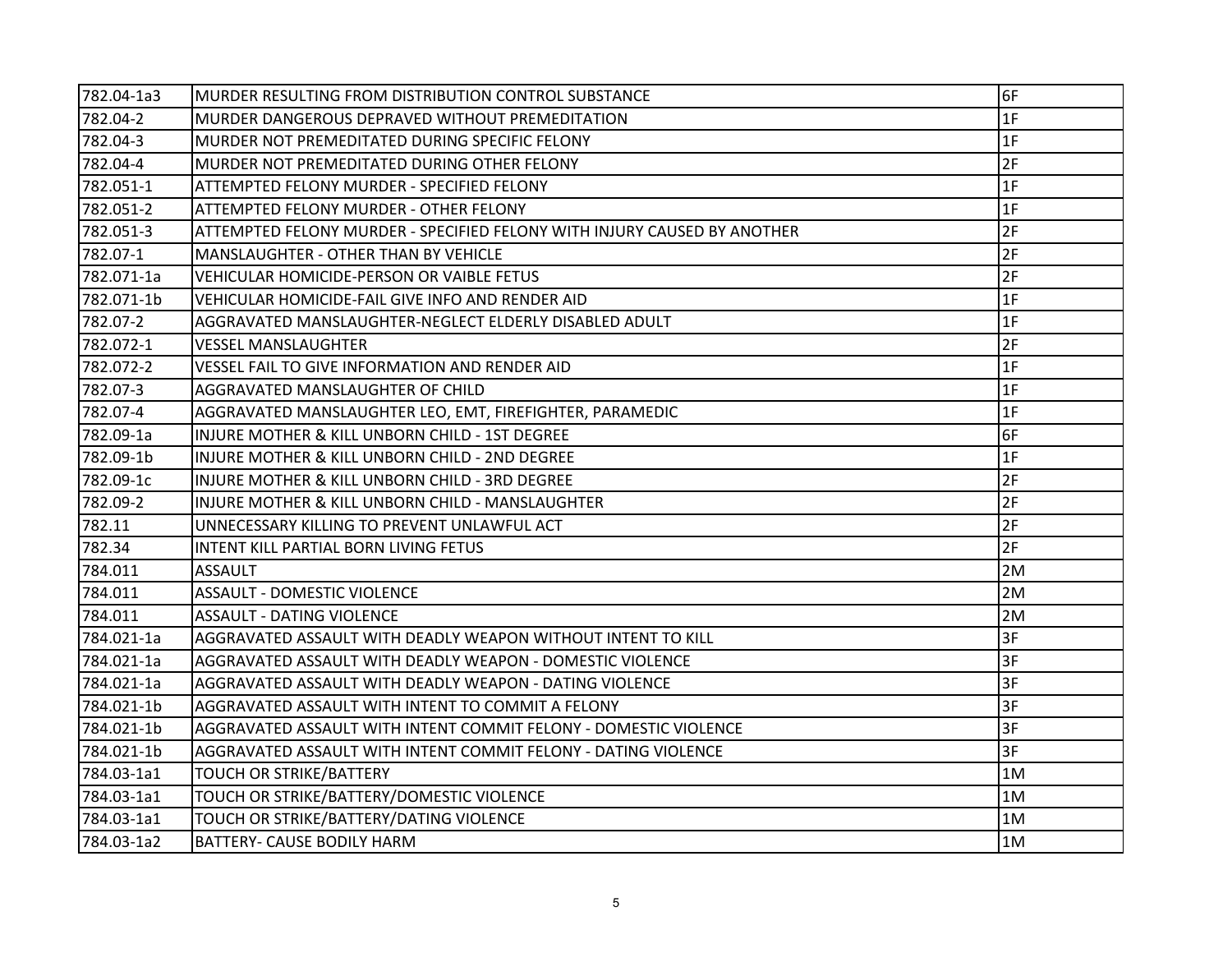| 784.03-1a2  | BATTERY-CAUSE BODILY HARM - DOMESTIC VIOLENCE                                | 1M |
|-------------|------------------------------------------------------------------------------|----|
| 784.03-1a2  | BATTERY-CAUSE BODILY HARM- DATING VIOLENCE                                   | 1M |
| 784.03-2    | BATTERY/2ND OR SUBSEQUENT OFFENSE                                            | 3F |
| 784.03-2    | BATTERY/2ND OR SUBSEQUENT OFFENSE- DOMESTIC VIOLENCE                         | 3F |
| 784.03-2    | BATTERY/2ND OR SUBSEQUENT OFFENSE- DATING VIOLENCE                           | 3F |
| 784.041-1   | <b>FELONY BATTERY</b>                                                        | 3F |
| 784.041-1   | FELONY BATTERY - DOMESTIC VIOLENCE                                           | 3F |
| 784.041-1   | FELONY BATTERY - DATING VIOLENCE                                             | 3F |
| 784.041-2a  | DOMESTIC BATTERY BY STRANGULATION                                            | 3F |
| 784.041-2a  | DOMESTIC BATTERY BY STRANGULATION-DATING RELATION                            | 3F |
| 784.045-1a1 | AGGRAVATED BATTERY-CAUSE BODILY HARM OR DISABILTY                            | 2F |
| 784.045-1a1 | AGGRAVATED BATTERY CAUSE BODILY HARM/DISABILITY -DOMESTIC                    | 2F |
| 784.045-1a1 | AGGRAVATED BATTERY CAUSE BODILY HARM/DISABILITY- DATING VIOLENCE             | 2F |
| 784.045-1a2 | AGGRAVATED BATTERY WITH DEADLY WEAPON                                        | 2F |
| 784.045-1a2 | AGGRAVATED BATTERY WITH DEADLY WEAPON DOMESTIC VIOLENCE                      | 2F |
| 784.045-1a2 | AGGRAVATED BATTERY WITH DEADLY WEAPON- DATING VIOLENCE                       | 2F |
| 784.045-1b  | AGGRAVATED BATTERY-OFFENDER KNEW OR SHOULD KNOW VICTIM PREGNANT              | 2F |
| 784.045-1b  | AGGRAVATED BATTERY OFFENDER KNEW OR SHOULD VICTIM PREGNANT DOMESTIC VIOLENCE | 2F |
| 784.045-2   | <b>AGGRAVATED BATTERY</b>                                                    | 2F |
| 784.046-15  | VIOLATE PRETRIAL RELEASE CONDITION- DATING VIOLENCE                          | 1M |
| 784.047     | VIOLATE INJUNCTION AGAINST REPEAT, SEX, DATING VIOLENCE                      | 1M |
| 784.048-2   | STALKING-FOLLOW HARASS CYBERSTALK ANOTHER                                    | 1M |
| 784.048-2   | <b>STALKING-DOMESTIC VIOLENCE</b>                                            | 1M |
| 784.048-2   | <b>STALKING-DATING VIOLENCE</b>                                              | 1M |
| 784.048-3   | AGGRAVATED STALKING-FOLLOW HARASS CYBERSTALK                                 | 3F |
| 784.048-3   | AGGRAVATED STALKING-DOMESTIC VIOLENCE                                        | 3F |
| 784.048-3   | AGGRAVATED STALKING-DATING VIOLENCE                                          | 3F |
| 784.048-4   | AGGRAVATED STALKING AFTER INJUNCTION FOR PROTECTION                          | 3F |
| 784.048-4   | AGGRAVATED STALKING AFTER INJUNCTION FOR PROTECTION/DOMESTIC                 | 3F |
| 784.048-4   | AGG STALKING AFTR INJ FOR PROT-REPEAT/SEXUAL/DATING                          | 3F |
| 784.048-5   | AGG STALKING OF MINOR UNDER 16 YOA                                           | 3F |
| 784.087-7   | AGG STALKING VICTIM AFTER NO CONTACT ORDER                                   | 3F |
| 784.0487-4a | VIOL INJ-W/IN 500 FT RESID/SCHL/EMPLMNT                                      | 1M |
| 784.0487-4b | VIOL INJ - 2 OR MORE CONVICT                                                 | 3F |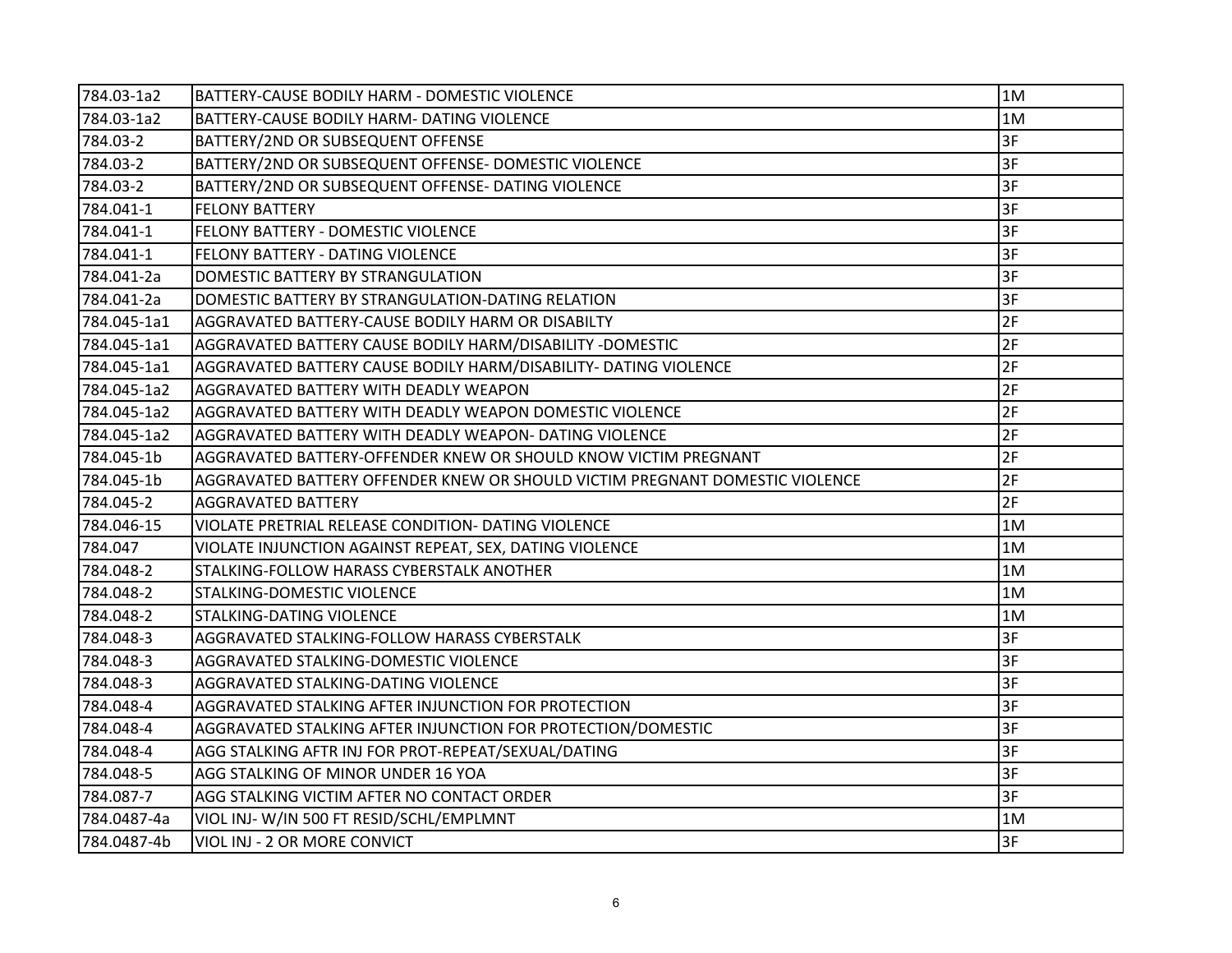| 784.0487-4c | VIOL INJ - UNLAWFUL THREAT, WORD OR ACT VIOLENCE                  | 1M |
|-------------|-------------------------------------------------------------------|----|
| 784.0487-4d | VIOL INJ - PHONE, CONTACT, COMMUNICATE                            | 1M |
| 784.0487-4e | VIOL INJ - COMING W/IN 1000 FT OF PETITIONER'S VEHICLE            | 1M |
| 784.0487-4f | VIOL INJ - DEFACE, DESTROY PETITIONER'S PERSONAL PROPERTY         | 1M |
| 784.0487-4g | VIOL INJ - REFUSE TO SURRENDER FIREARM OF AMMO                    | 1M |
| 784.049-3a  | SEXUAL CYBERHARASSMENT - 1ST OFFENSE                              | 1M |
| 784.049-3b  | SEXUAL CYBERHARASSMENT - 2ND OR SUBSQ OFFENSE                     | 3F |
| 784.0495    | <b>MOB INTIMIDATION</b>                                           | 1M |
| 784.062-3b  | POINT LASER LIGHT AT DRIVER OR PILOT CAUSE INJURY                 | 2F |
| 784.07-2a   | ASSAULT ON OFFICER, FIREFIGHTER, EMT ETC.                         | 1M |
| 784.07-2b   | BATTERY ON OFFICER, FIREFIGHTER, EMT ETC.                         | 3F |
| 784.07-2c   | AGGRAVATED ASSAULT ON OFFICER, FIREFIGHTR, EMT ETC                | 2F |
| 784.07-2d   | AGGRAVATED BATTERY ON OFFICER, FIREFIGHTR, EMT ETC                | 1F |
| 784.074-1a  | AGG BATTERY ON STAFF OF SEX VIOL PREDATOR FACILITY                | 1F |
| 784.074-1b  | AGG ASSAULT ON STAFF OF SEX VIOL PREDATOR FACILITY                | 2F |
| 784.074-1c  | BATTERY ON STAFF OF SEX VIOL PREDATOR FACILITY                    | 3F |
| 784.074-1d  | ASSAULT ON STAFF OF SEX VIOL PREDATOR FACILITY                    | 1M |
| 784.075     | BATTERY ON DETENTION STAFF/JUVENILE PROB OFFICER                  | 3F |
| 784.076     | BATTERY BY JUVENILE ON HEALTH SERVICES PERSONNEL                  | 3F |
| 784.078-3   | BATTERY ON DETENTION FACILITY EMPLOYEE W/FLUIDS                   | 3F |
| 784.081-2a  | AGG BATTERY ON PUBLIC/PRIVATE EDUCATION EMPLOYEE                  | 1F |
| 784.081-2a  | AGG BATTERY ON SPORTS OFFICAL DURING/AFTER CONTEST                | 1F |
| 784.081-2a  | AGG BATTERY ON DCFS EMPLOYEE OR PROTECTIVE INVESTIGATOR           | 1F |
| 784.081-2a  | AGG BATTERY ON EMPLOYEE OF COMMUNITY & CONTRACT PROVIDER          | 1F |
| 784.081-2a  | AGGRAVATED BATTERY ON ELECTED OFFICIAL                            | 1F |
| 784.081-2a  | AGGRAVATED BATTERY ON DEPART HEALTH EMPLOYEE DURING AFTER CONTEST | 1F |
| 784.081-2b  | ASSAULT ON PUBLIC/PRIVATE EDUCATION EMPLOYEE                      | 2F |
| 784.081-2b  | ASSAULT ON SPORTS OFFICAL DURING/AFTER CONTEST                    | 2F |
| 784.081-2b  | ASSAULT ON DCFS EMPLOYEE OR PROTECTIVE INVESTIGATOR               | 2F |
| 784.081-2b  | ASSAULT OF EMPLOYEE OF COMMUNITY & CONTRACT PROVIDER              | 2F |
| 784.081-2b  | ASSAULT ON ELECTED OFFICIAL                                       | 2F |
| 784.081-2b  | ASSAULT ON DEPART HEALTH EMPLOYEE DURING AFTER CONTEST            | 2F |
| 784.081-2c  | BATTERY ON PUBLIC OR PRIVATE EDUCATION EMPLOYEE                   | 3F |
| 784.081-2c  | BATTERY ON SPORTS OFFICAL DURING/AFTER CONTEST                    | 3F |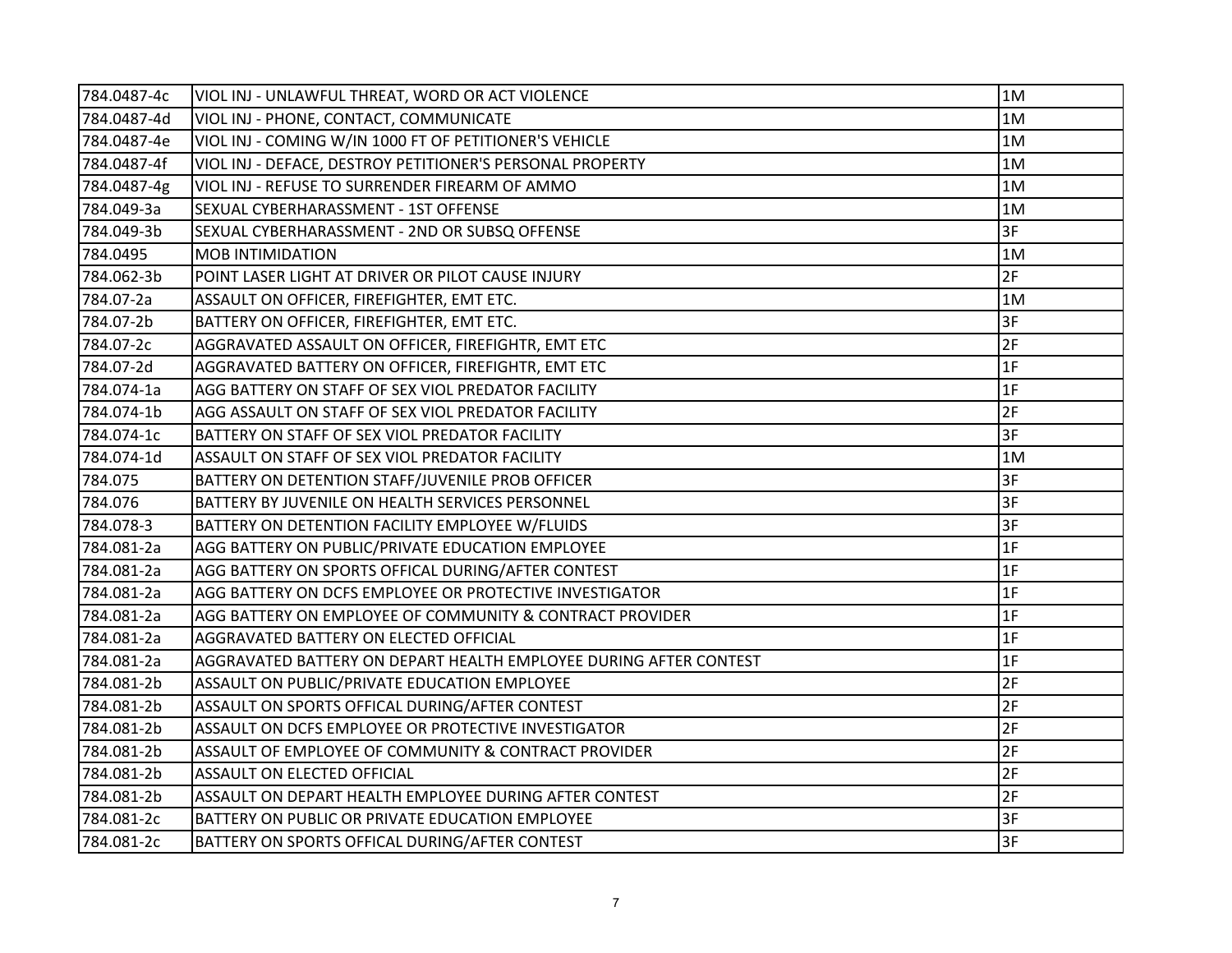| 784.081-2c | BATTERY ON DCFS EMPLOYEE OR PROTECTIVE INVESTIGATOR           | 3F             |
|------------|---------------------------------------------------------------|----------------|
| 784.081-2c | BATTERY ON EMPLOYEE OF COMMUNITY AND CONTRACT PROVIDER        | 3F             |
| 784.081-2c | <b>BATTERY ON ELECTED OFFICIAL</b>                            | 3F             |
| 784.081-2c | BATTERY ON DEPART HEALTH EMPLOYEE DURING AFTER CONTEST        | 3F             |
| 784.081-2d | ASSAULT ON PUBLIC OR PRIVATE EDUCATION EMPLOYEE               | 1M             |
| 784.081-2d | ASSAULT ON SPORTS OFFICIAL DURING/AFTER CONTEST               | 1M             |
| 784.081-2d | ASSAULT ON DCFS EMPLOYEE OR PROTECTIVE INVESTIGATOR           | 1M             |
| 784.081-2d | ASSAULT ON EMPLOYEE OF COMMUNITY AND CONTRACT PROVIDER        | 1M             |
| 784.081-2d | <b>ASSAULT ON ELECTED OFFICIAL</b>                            | 1M             |
| 784.081-2d | SIMPLE ASSAULT ON DEPART HEALTH EMPLOYEE DURING AFTER CONTEST | 1M             |
| 784.082-1  | AGG BATTERY BY PERSON DETAINED IN PRISON OR JAIL              | 1 <sub>F</sub> |
| 784.082-2  | AGG ASSAULT BY PERSON DETAINED IN PRISON OR JAIL              | 2F             |
| 784.082-3  | BATTERY BY PERSON DETAINED IN PRISON OR JAIL FACILITY         | 3F             |
| 784.082-4  | ASSAULT BY PERSON DETAINED IN PRISON OR JAIL FACILITY         | 1M             |
| 784.08-2a  | AGG BATTERY ON PERSON 65 YEARS OF AGE OR OLDER                | 1F             |
| 784.08-2b  | AGG ASSAULT ON PERSON 65 YEARS OF AGE OR OLDER                | 2F             |
| 784.08-2c  | BATTERY ON PERSON 65 YEARS OF AGE OR OLDER                    | 3F             |
| 784.08-2d  | ASSAULT ON PERSON 65 YEARS OF AGE OR OLDER                    | 1M             |
| 784.083-1  | AGG BATTERY ON CODE INSPECTOR WHILE PERFORM DUTIES            | 1F             |
| 784.083-2  | AGG ASSAULT ON CODE INSPECTOR WHILE PERFORM DUTIES            | 2F             |
| 784.083-3  | BATTERY ON CODE INSPECTOR WHILE PERFORMING DUTIES             | 3F             |
| 784.083-4  | ASSAULT ON CODE INSPECTOR WHILE PERFORM DUTIES                | 1M             |
| 784.085    | BATTERY OVER 18 YOA CAUSE UND 18 CONTACT W/BODY FLUIDS        | 3F             |
| 787.01-1a1 | KIDNAP MINOR FOR RANSOM, REWARD, SHIELD OR HOSTAGE            | 1F             |
| 787.01-1a1 | KIDNAP ADULT FOR RANSOM, REWARD, SHEILD OR HOSTAGE            | 1F             |
| 787.01-1a2 | KIDNAP-COMMIT OR FACILITATE COMMISSION OF FELONY              | 1F             |
| 787.01-1a3 | KIDNAP-INFLICT BODILY HARM OR TERRORIZE VICTIM OTHER          | 1F             |
| 787.01-1a4 | KIDNAP-INTERFERE WITH GOVT OR POLITICAL FUNCTION              | 1F             |
| 787.01-1b  | CONFINE CHILD UND 13 YOA WO CONSENT OF PARENT                 | 1F             |
| 787.01-2   | <b>KIDNAPPING</b>                                             | 1F             |
| 787.01-3a1 | KIDNAP MINOR UNDER 13 YOA COMMIT AGGRAVATED ABUSE             | 7F             |
| 787.01-3a2 | KIDNAP MINOR UNDER 13 YOA AND COMMITT SEX BATTERY             | 7F             |
| 787.01-3a3 | KIDNAP MINOR UNDER 13 LEWD LASC/INCIDENT ASSLT ACT            | 7F             |
| 787.01-3a4 | KIDNAP MINOR UNDER 13 YOA-FORCE INTO PROSTITUTION             | 7F             |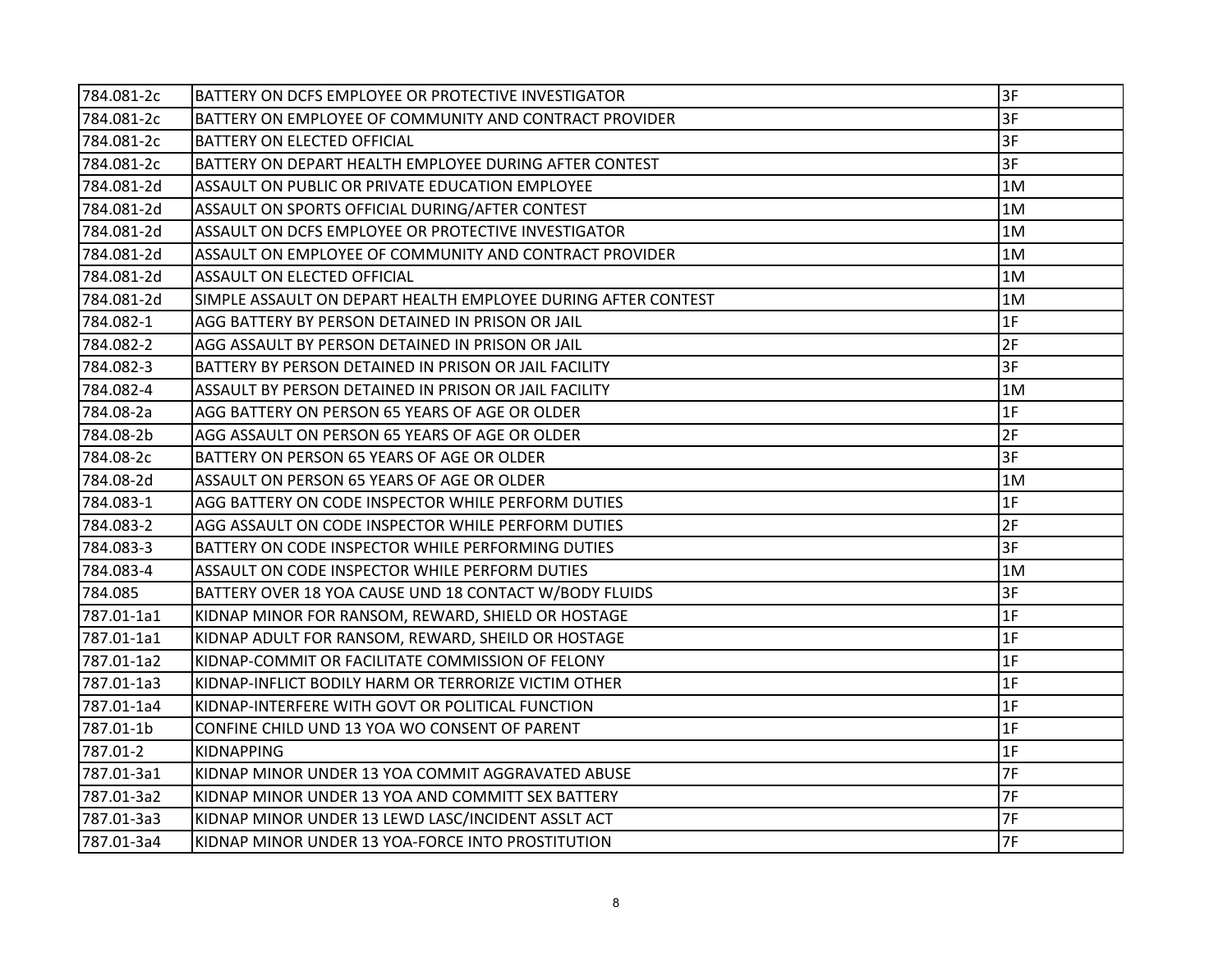| 787.01-3a5  | KIDNAP MINOR UNDER 13 YOA-EXPLOIT OR ALLOW EXPLOIT          | 7F |
|-------------|-------------------------------------------------------------|----|
| 787.02-1a   | <b>FALSE IMPRISONMENT - ADULT</b>                           | 3F |
| 787.02-1b   | FALSE IMPRISONMENT- CHILD UNDER 13 YEARS OF AGE             | 3F |
| 787.02-2    | FALSE IMPRISONMENT ADULT OR CHILD UNDER 13 YEARS OF AGE     | 3F |
| 787.02-3a1  | FALSE IMPRISONMT CHILD AND COMMIT AGGRAVATED ABUSE          | 1F |
| 787.02-3a2  | FALSE IMPRISONMENT CHILD AND COMMIT SEXUAL BATTERY          | 1F |
| 787.02-3a3  | FALSE IMPRISONMT CHILD LEWD LASCV/INDCNT ASSLT ACT          | 1F |
| 787.02-3a4  | <b>FALSE IMPRISONMENT-CHILD FOR PROSTITUTION</b>            | 1F |
| 787.02-3a5  | FALSE IMPRISONMENT-CHILD AND EXPLOIT                        | 1F |
| 787.025-2a  | 18 YOA OR OLDER LURE ENTICE CHILD UNDER 12 YEARS OF AGE     | 3F |
| 787.025-2b  | 18 YOA+ LURE/ENTICE CHILD UNDER 12 YEARS OF AGE - SUBSQ OFF | 3F |
| 787.025-2c  | 18 YOA+ PREV CONVICTION LURE ENTICE CHILD UNDER 12          | 3F |
| 787.03      | INTERFERE W/CUSTODY OF MINOR OR INCOMPETENT PERSON          | 3F |
| 787.03      | DEPRIVE CUSTODY OF MINOR OR INCOMPETENT PERSON              | 3F |
| 787.04      | REMOVE MINOR FROM STATE OR CONCEAL LOCATION                 | 3F |
| 787.06-3a   | HUMAN TRAFFICKING - FORCED LABOR OR SERVICES                | 1F |
| 787.06-3b   | HUMAN TRAFFICKING - FORCED COMMERCIAL SEX ACTIVITY          | 1F |
| 787.06-3c   | HUMAN TRAFFICKING-FORCED LABOR/SVCS UNAUTH ALIEN            | 1F |
| 787.06-3d   | HUMAN TRAFFICKING-FORCED SEX ACTIVITY UNAUTH ALIEN          | 1F |
| 787.06-3e   | HUMN TRAFFICKING-TRANSP INTO STATE FOR FORCED LABOR/SVCS    | 1F |
| 787-06-3f   | HUMAN TRAFFICKING-TRANSPORT INTO STATE FOR SEX ACTVTY       | 1F |
| 787.06-3g   | HUMAN TRAFFICKING-FORCED SEX ACTIVITY OF CHILD UNDR 18      | 1F |
| 787.06-3h   | HUMAN TRAFFICKING-FORCED SEX ACTIVITY OF CHILD UNDR 15      | 1F |
| 787.06-4    | SELL TRANSFER MINOR INTO HUMAN TRAFFICKING                  | 1F |
| 787.07-1    | SMUGGLING ILLEGAL HUMAN INTO STATE                          | 3F |
| 790.01-1    | CARRYING ELECTRIC WEAPON OR DEVICE                          | 1M |
| 790.01-2    | CARRYING CONCEALED FIREARM                                  | 3F |
| 790.0625-b  | UNAUTH PERSON HANDLE CONCEALED WEAPON APPLICATION           | 2M |
| 790.053     | <b>CARRYING WEAPON OPENLY</b>                               | 2M |
| 790.054     | USE ELECTRIC OR CHEMICAL WEAPON AGAINST LE OFFICER          | 3F |
| 790.06-12   | CARRY CONCEAL WEAPON FIREARM SPECIFIC LOCATIONS             | 2M |
| 790.0625-a  | TAX COLLECTOR MAINTAIN LIST CONCEALED WEAPONS APPL          | 2M |
| 790.065-12a | USE FALSE IDENTIFICATION PURCHASE WEAP FIREARM              | 3F |
| 790.065-12a | USE FALSE INFORMATION TO PURCHASE WEAPON FIREARM            | 3F |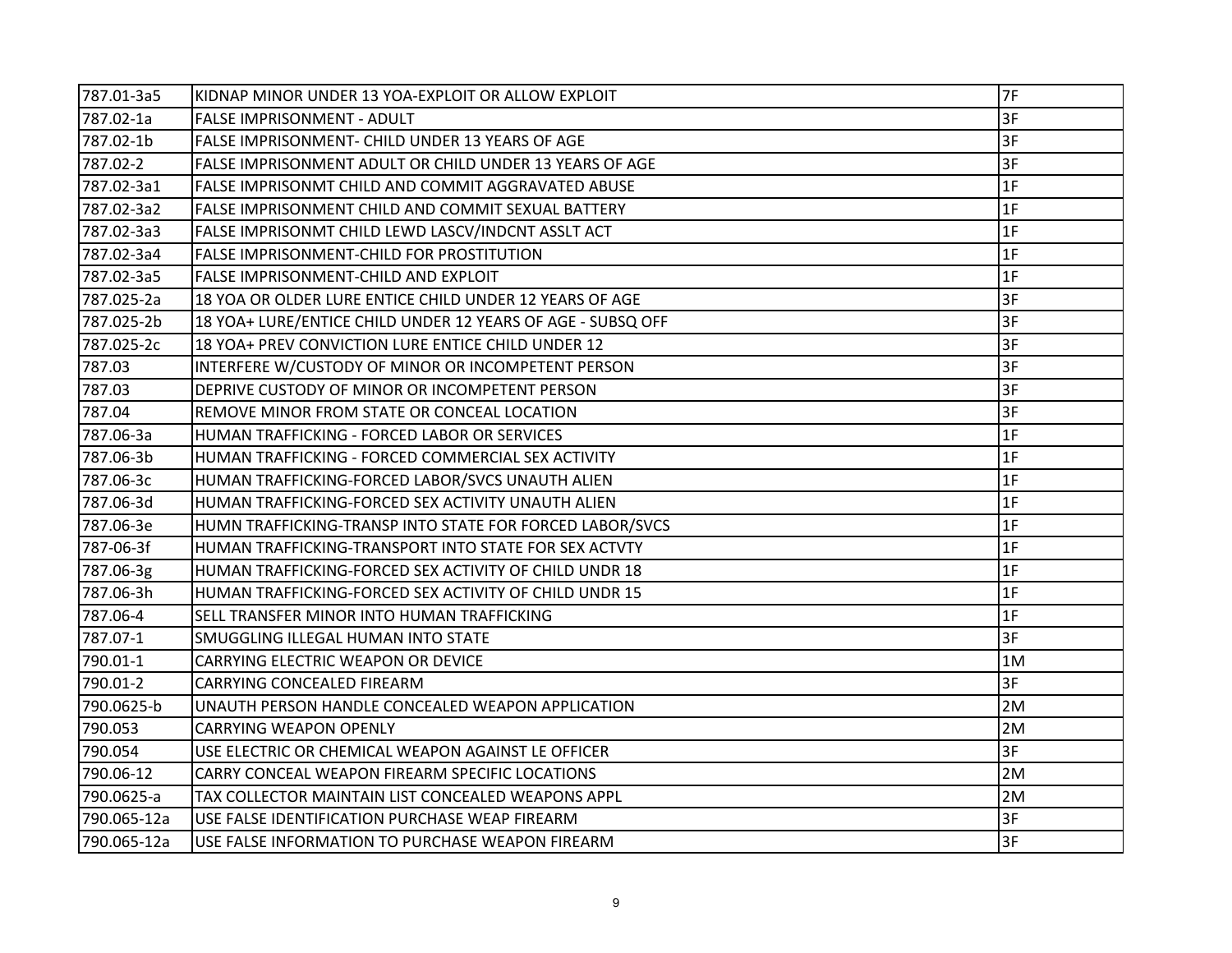| 790.065-12b | LIC FA DEALER VIOLATE SALE DELIV FIREARM REGS            | 3F |
|-------------|----------------------------------------------------------|----|
| 790.065-12c | EMPLOYEE VIOLATE SALE DELIVERY FIREARM REGS              | 3F |
| 790.065-12d | OBTAIN FIREARM FOR UNAUTHORIZED PERSON                   | 3F |
| 790.065-4   | RELEASE CONFIDENTIAL FIREARM DATA BY FDLE                | 3F |
| 790.0655-3a | VIOLATE 3-DAY WAITING PERIOD PURCHASE HANDGUN            | 3F |
| 790.0655-3b | <b>FRAUD TO PURCHASE HANDGUN</b>                         | 3F |
| 790.065-7   | FIREARM DEALER UNLAW REQUEST CRIM HISTORY INFO           | 3F |
| 790.07-1    | USE DISPLAY ETC WEAPON DURING FELONY UNDER INDICT        | 3F |
| 790.07-2    | USE DISPLAY ETC FIREARM DURING FELONY                    | 2F |
| 790.07-4    | <b>ENGAGE IN CRIMINAL OFFENSE W WEAPON SUBSQ OFF</b>     | 1F |
| 790.09      | MANUFACTURE SELL SLINGSHOT METALLIC KNUCKLES             | 2M |
| 790.10      | IMPROPER EXHIBIT FIREARM OR DANGEROUS WEAPON             | 1M |
| 790.115-1   | EXHIBIT FA DESTRUCT DEVICE WEAP ON SCHOOL PROPERTY       | 3F |
| 790.115-2b  | POSSESS WEAPON ON SCHOOL PROPERTY                        | 3F |
| 790.115-2b  | POSSESS INCEND/DESTR DEVICE ON SCHOOL PROPERTY           | 3F |
| 790.115-2c1 | POSSESSION OF FIREARM ON SCHOOL PROPERTY                 | 3F |
| 790.115-2c2 | ALLOW MINOR OBT FIREARM TAKE TO SCHOOL PROPERTY          | 2M |
| 790.115-2d  | FIRE WEAPON OR FIREARM DISCHARGE ON SCHOOL PROPERTY      | 2F |
| 790.115-2e  | FIRE WEAPON OR FA DISCHARGE ON SCHOOL PROP BY LIC HOLDER | 2F |
| 790.12      | VIOL COUNTY PERMIT FOR CARRY FIREARM IN FOREST           | 2M |
| 790.145     | POSSESS WEAPON WITHIN PHARMACY WITHOUT PERMIT            | 3F |
| 790.151     | USE FIREARM UNDER INFLUENCE OF ALCOHOL                   | 2M |
| 790.15-1    | DISCHARGE FIREARM IN PUBLIC                              | 1M |
| 790.15-2    | <b>DISCHARGE FIREARM FROM VEHICLE</b>                    | 2F |
| 790.15-3    | DIRECT DISCHARGE OF FIREARM FROM VEHICLE                 | 3F |
| 790.16      | DISCHARGE MACHINE GUN WITH HARM OR DAMAGE PROP           | 1F |
| 790.161-1   | THROW PROJECT ETC ATTEMPT DESTRUCTIVE DEVICE             | 3F |
| 790.161-1   | MAKE OR ATTEMPT TO MAKE DESTRUCTIVE DEVICE               | 3F |
| 790.161-2   | PROJECT ETC ATT DESTRUCT DVC WITH BODILY HARM            | 2F |
| 790.161-2   | MAKE OR ATT DESTRUCT DVC WITH CAUSE BODILY HARM          | 2F |
| 790.161-3   | MAKE ATT DESTRUCTIVE DVC WITH HARM OR DMG PROPERTY       | 1F |
| 790.161-3   | THROW ETC DESTRUCT DVC BODILY HARM PROP DAMAGE           | 1F |
| 790.161-4   | MAKE ATTEMPT DESTRUCTIVE DVC RESULT IN DEATH             | 6F |
| 790.161-4   | THROW ETC ATT DESTRUCT DEVICE RESULT IN DEATH            | 6F |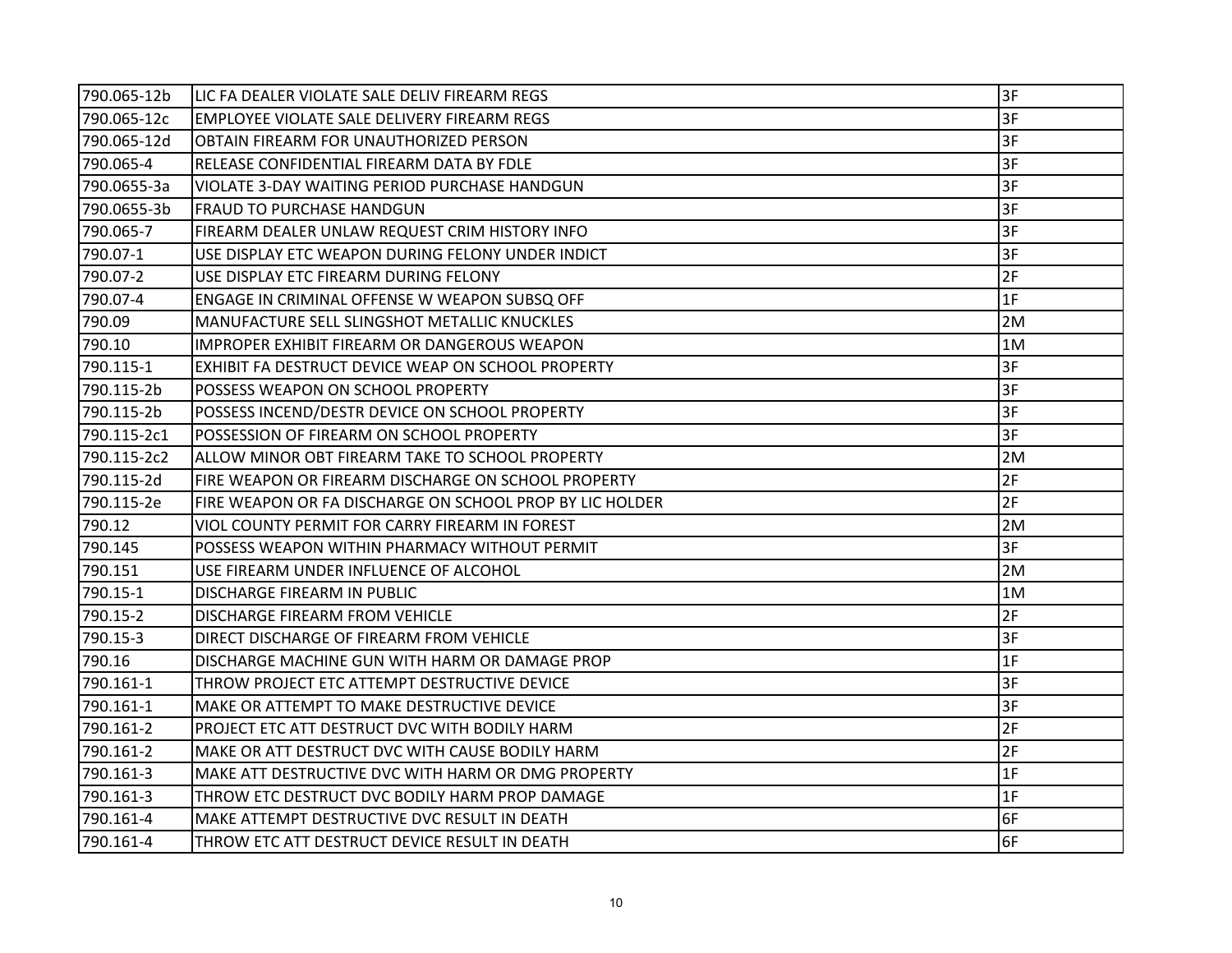| 790.1615-1 | DISCHARGE DESTRUCT DVC BOMB RESULT BODILY HARM     | 1M |
|------------|----------------------------------------------------|----|
| 790.1615-2 | DISCHARGE DESTRUCT DVC BOMB BODILY HARM DISAB      | 2F |
| 790.162    | THREAT TO THROW PLACE DISCHARGE DESTRUCTIVE DEVICE | 2F |
| 790.163-1  | FALSE REPORT BOMB EXPLOSIVE WEAPON MASS DEST       | 2F |
| 790.164-1  | FALSE REPORT BOMB ARSON WPN MASS DEST PUBLIC PROP  | 2F |
| 790.165-2  | MFG POSS SELL DELIVER MAIL HOAX BOMB               | 2F |
| 790.165-3  | DURING FELONY POSSESS DISPLAY HOAX BOMB            | 2F |
| 790.166-2  | MFG POSS SELL DELVR DISPLAY USE WPN MASS DEST      | 1F |
| 790.166-2  | DEATH RESULT MFG POSS SELL/USE WPN MASS DEST       | 6F |
| 790.166-3  | MFG POSS SELL DEL DISP USE HOAX WPN MASS DEST      | 2F |
| 790.166-4  | COMMIT FELONY POSS HOAX WEAPON MASS DEST           | 2F |
| 790.17-1   | FURNISH WEAPON TO MINOR/UNSOUND PERSON             | 1M |
| 790.17-1   | SELL WEAPON TO MINOR / UNSOUND PERSON              | 1M |
| 790.17-2a  | SELL FIREARM TO MINOR                              | 3F |
| 790.17-2a  | TRANSFER FIREARM TO MINOR                          | 3F |
| 790.174    | UNSAFE STORAGE OF FIREARM                          | 2M |
| 790.175    | FAIL TO PROVIDE WARNING UPON SALE/ TRANSFER GUN    | 2M |
| 790.18     | DEALER SELL ARMS TO MINOR                          | 2F |
| 790.19     | MISSILE INTO DWELLING VEH BUILDING OR AIRCRAFT     | 2F |
| 790.221    | POSS WEAP SHORT BARRELED GUN RIFLE OR MACHINE GUN  | 2F |
| 790.22-2   | ADULT PERMITS UNDER 16 YOA TO POSSESS WEAPON       | 2M |
| 790.22-3   | UNDER 18 YOA UNLAWFULLY POSSESS FIREARM            | 1M |
| 790.22-3   | UNDER 18 YOA UNLAWFULLY POSSESS FIREARM SUBSQ OFF  | 3F |
| 790.22-4a  | ALLOW UNAUTHORIZED POSSESSION FIREARM BY MINOR     | 3F |
| 790.225    | MAKE/SELL/USE/POSS BALLISTIC SELF PROP KNIFE       | 1M |
| 790.22-5a  | UNDER 18 YOA UNLAWFULLY POSSESS FIREARM            | 1M |
| 790.22-5b  | UNDER 18 YOA UNLAWFULLY POSSESS FIREARM SUBSQ OFF  | 3F |
| 790.23-1a  | POSS OF WEAPON OR AMMO BY CONVICTED FLA FELON      | 2F |
| 790.23-1b  | POSS OF WEAP OR AMMO BY FLA DELQ ADULT FELON       | 2F |
| 790.23-1c  | POSS OF WEAP OR AMMO BY CONVICTED US FELON         | 2F |
| 790.23-1d  | POSS OF WEAP OR AMMO BY OTH STATE DELQ ADULT FELON | 2F |
| 790.23-1e  | POSS OF WEAPON OR AMMO BY OTHER STATE FELON        | 2F |
| 790.233    | POSS FIREARM W/IN-FORCE FINAL DOMESTC VIOL INUNCT  | 1M |
| 790.23-4   | POSS OF WEAPON OR AMMO BY GANG REL FEL OR DELINQ   | 1F |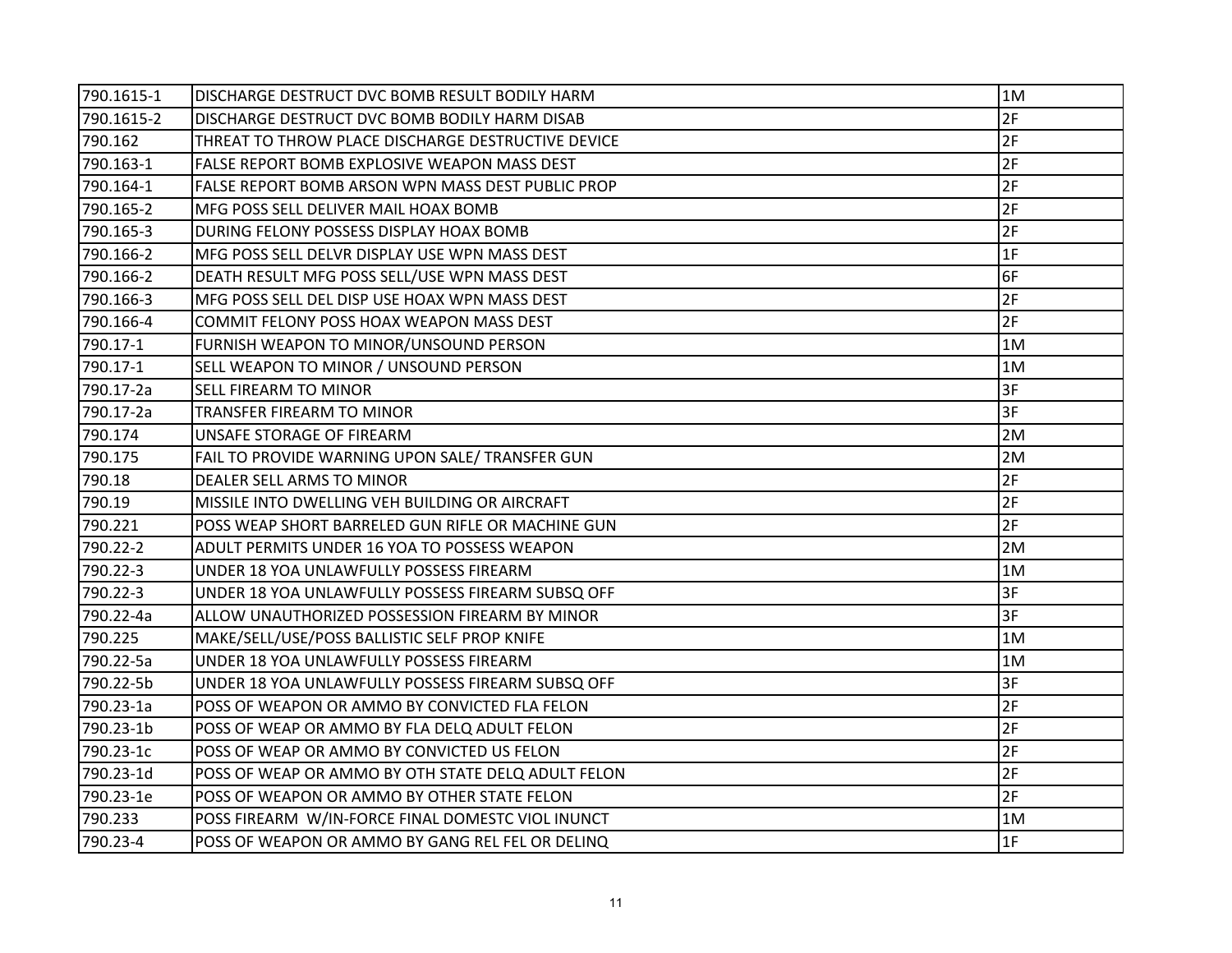| 790.235     | POSS OF WEAP OR AMMO BY VIOLENT CAREER CRIMINAL                                            | 1F |
|-------------|--------------------------------------------------------------------------------------------|----|
| 790.235     | POSS INCENDIARY DEVICE BY VIOLENT CAREER CRIMINAL                                          | 1F |
| 790.235     | POSS OF EXPLOSIVES BY VIOLENT CAREER CRIMINAL                                              | 1F |
| 790.235     | POSS OF WEAPON BY VIOLENT CAREER CRIMINAL                                                  | 1F |
| 790.235     | VIOLENT CAREER CRIMINAL OWN HAVE WEAPON                                                    | 1F |
| 790.24      | FAIL TO REPORT MEDICAL TREATMENT OF GUNSHOT                                                | 1M |
| 790.27-1    | REMOVE SERIAL NUMBER FROM FIREARM                                                          | 3F |
| 790.27-2    | DELIVER POSSESS SELL ALTERED FIREARM                                                       | 1M |
| 790.29-3    | ASSEMBLE TEACH DEVICE FURTHER CIVIL DISORDER                                               | 3F |
| 790.31-2a   | MFG SELL OFFER DELIV ARMOR PIERCING BULLET                                                 | 3F |
| 790.31-2b   | POSSESS ARMOR PIERCING BULLET WITH COMMIT FELONY                                           | 3F |
| 790.31-2c   | POSS ARMOR PIERCING BULLET WITH USE IN CRIMINAL ACT                                        | 2F |
| 790.333-7   | GOVERNMENT AGENT VIOL SHOOTING RANGE LAW                                                   | 1M |
| 790.335-3f5 | PAWNBROKER 2ND HAND DEALER VIOL FIREARM REGIS                                              | 2F |
| 790.335-4   | VIOLATE FIREARM REGISTRATION LAW                                                           | 3F |
| 790.401-11b | VIOLATION OF RISK PROTECTION ORDER                                                         | 3F |
| 791.013-1   | SELL ALTERED SPARKLER AS APPROVED                                                          | 1M |
| 791.013-2   | ALTER OR MISREPRESENT APPROVED SPARKLER                                                    | 1M |
| 791.02-1    | VIOLATE FIREWORKS ASLE OR USE REGULATIONS                                                  | 1M |
| 791.055     | IMPROPER STORAGE OF SPARKLER                                                               | 1M |
| 791.06      | VIOLATE SALE OF FIREWORKS LAW                                                              | 1M |
| 794.011-10  | FALSE REPT-ACCUSE LE OR GOVRNMENT AGENT SEX BATT                                           | 3F |
| 794.011-2a  | SEX ASLT BY OVER 18 YOA SEX BAT VICTM UNDER 12 YOA                                         | 7F |
| 794.011-2b  | SEX ASLT BY UNDER 18 YOA SEX BAT VICTIM UND 12 YOA                                         | 7F |
| 794.011-3   | SEX ASLT WITH WEAPON SEX BAT VICTIM OVER 12 YOA                                            | 7F |
| 794.011-4a  | SEX BATT VICTIM 12 YRS LESS 18 YRS BY PERSON 18 YRS OR OLDER                               | 1F |
| 794.011-4b  | SEX BATT VICTIM 18 YRS OR OLDER BY PERSON 18 YRS OR OLDER                                  | 1F |
| 794.011-4c  | SEX BATT VICTIM 12 YRS OR MORE BY PERSON LESS THAN 18 YRS                                  | 1F |
| 794.011-4d  | SEX BATT VICTIM 12 YRS OR MORE BY PERSON WITH PREVIOUS CONVICTION                          | 1F |
| 794.011-5a  | SEX BATT VICTIM 12 YRS LESS 18 YRS BY PERS 18 YRS OR MORE - NO PHYSICAL FORCE/VIOLENCE     | 1F |
| 794.011-5b  | SEX BATT VICTIM 18 YRS OR OLDER BY PERSON 18 YRS OR OLDER - NO PHYSICAL FORCE/VIOLENCE     | 2F |
| 794.011-5c  | SEX BATT VICTIM 12 YRS OR MORE BY PERSON LESS THAN 18 YRS - NO PHYSICAL FORCE/VIOL         | 2F |
| 794.011-5d  | SEX BATT VICTIM 12 YRS OR MORE BY PERSON WITH PREVIOUS CONVICTION - NO PHYSICAL FORCE/VIOL | 1F |
| 794.011-8a  | SOL SEX BATT ACT BY CUSTODIAN VICT UND 18 YOA                                              | 3F |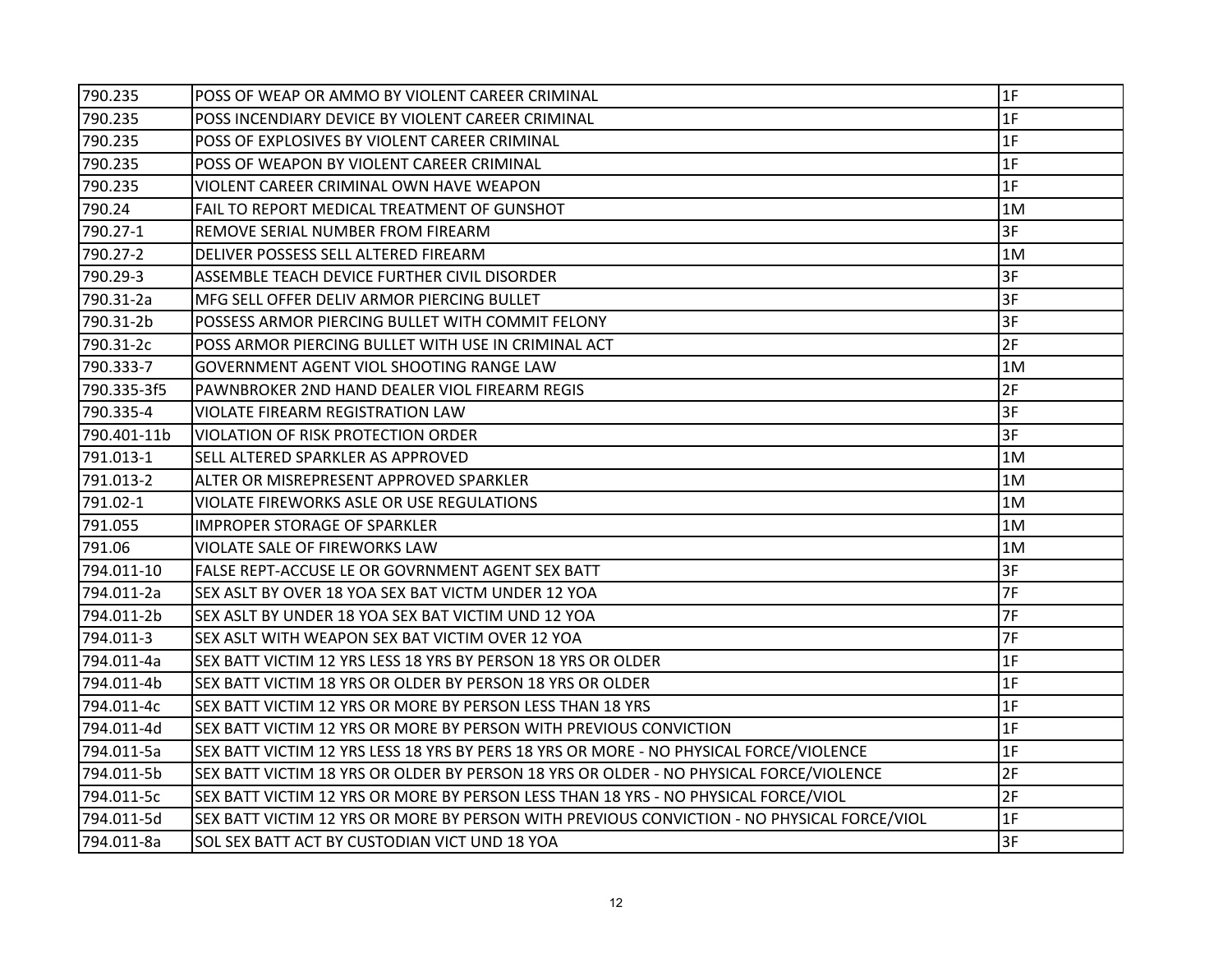| 794.011-8b    | SEX ASLT BY CSTDN SEX BATT VICT OVER 12 UND 18 YOA     | 1F |
|---------------|--------------------------------------------------------|----|
| 794.011-8c    | SEX ASLT UND 18 YOA CSTDN SEX BATT VICT UND 12 YOA     | 7F |
| 794.011-8c    | SEX ASLT BY OVR 18YOA CSTDN SEX BAT VICT UND 12YOA     | 7F |
| 794.023-2a    | SEXUAL BATTERY 2ND DEG FEL MULTI PERPETRATORS          | 1F |
| 794.023-2b    | SEXUAL BATTERY 1ST DEG FEL MULTI PERPETRATORS          | 7F |
| 794.05-1      | SEX ASLT BY 24 YOA+ SEX BAT VICT 16 OR 17 YOA          | 2F |
| 794.075       | <b>SEX PREDATOR POSSESS ED DRUG</b>                    | 2M |
| 794.075       | SEX PREDATOR POSSESS ED DRUG 2ND SUBSQ VIOL            | 1M |
| 794.08-2      | FEMALE GENITAL MUTILITION YOUNGER THAN 18              | 1F |
| 794.08-3      | REMOVE FROM STATE FOR GENITAL MUTILATION               | 2F |
| 794.08-4      | PARENT GUARDIAN CONSENT TO GENITAL MUTILATION          | 3F |
| 796.03        | PROCURE FOR PROSTITUTION - MINOR UNDER 18 YEARS OF AGE | 2F |
| 796.035       | <b>BUY SELL MINOR FOR PROSTITUTION</b>                 | 1F |
| 796.04        | PROCURE FOR PROSTITUTION FORCE ANOTHER TO BECOME       | 3F |
| 796.045       | SEX TRAFFICKING UNDER 14 YOA OR DEATH RESULTS          | 1F |
| 796.045       | RECRUIT HARBOR TRANSPORT FOR PROSTITUTION              | 2F |
| 796.05        | LIVE OFF EARNINGS OF PROSTITUTE                        | 3F |
| 796.06        | RENT FOR PROSTITUTION ETC                              | 2M |
| 796.07-2a     | MAINTAIN PLACE FOR PROST 3RD SUBSQ OFFENSE             | 3F |
| 796.07-2b(4c) | OFFER AGREE SECURE FOR LEWD ACT 3RD SUBSQ OFF          | 3F |
| 800.02        | UNNATURAL AND LASCIVIOUS ACT                           | 2M |
| 800.03        | EXPOSE SEX ORGANS IN PUBLIC                            | 1M |
| 800.03-1a     | EXPOSURE OF SEXUAL ORGANS - 2ND OR SUBSQ OFFENSE       | 3F |
| 800.03-2a     | VULGAR INDECENT PUBLIC NUDITY - 1ST OFFENSE            | 1M |
| 800.03-2a     | VULGAR INDECENT PUBLIC NUDITY - 2ND SUBSQ OFFENSE      | 3F |
| 800.04-4a     | LEWD LASCIVIOUS ACT VICTIM 12 YOA UP TO 16 YOA         | 2F |
| 800.04-4b     | PROMOTE SEXUAL ACTIVITY OF VIC LESS THAN 16 YOA        | 2F |
| 800.04-5b     | LEWD/LASCV MOLEST VIC LESS 12 YOA OFFENDER 18 YOA OLDR | 7F |
| 800.04-5c1    | LEWD/LASCV MOLEST VIC LESS 12 YOA OFFENDER LESS 18 YOA | 2F |
| 800.04-5c2    | LEWD/LASCV MOLEST VIC 12-16 YOA OFNDR 18YOA OLDR       | 2F |
| 800.04-5d     | LEWD/LASCV MOLEST VIC 12-16 YOA BY OFFENDER LESS 18YOA | 3F |
| 800.04-6a     | LEWD/LASCV CONDUCT BY PERSON LESS THAN 18 YOA          | 3F |
| 800.04-6a     | LEWD/LASCV CONDUCT BY PERSON 18 YOA OR OLDER           | 2F |
| 800.04-6b     | LEWD/LASCV CONDUCT BY PERSON 18 YOA OR OLDER           | 2F |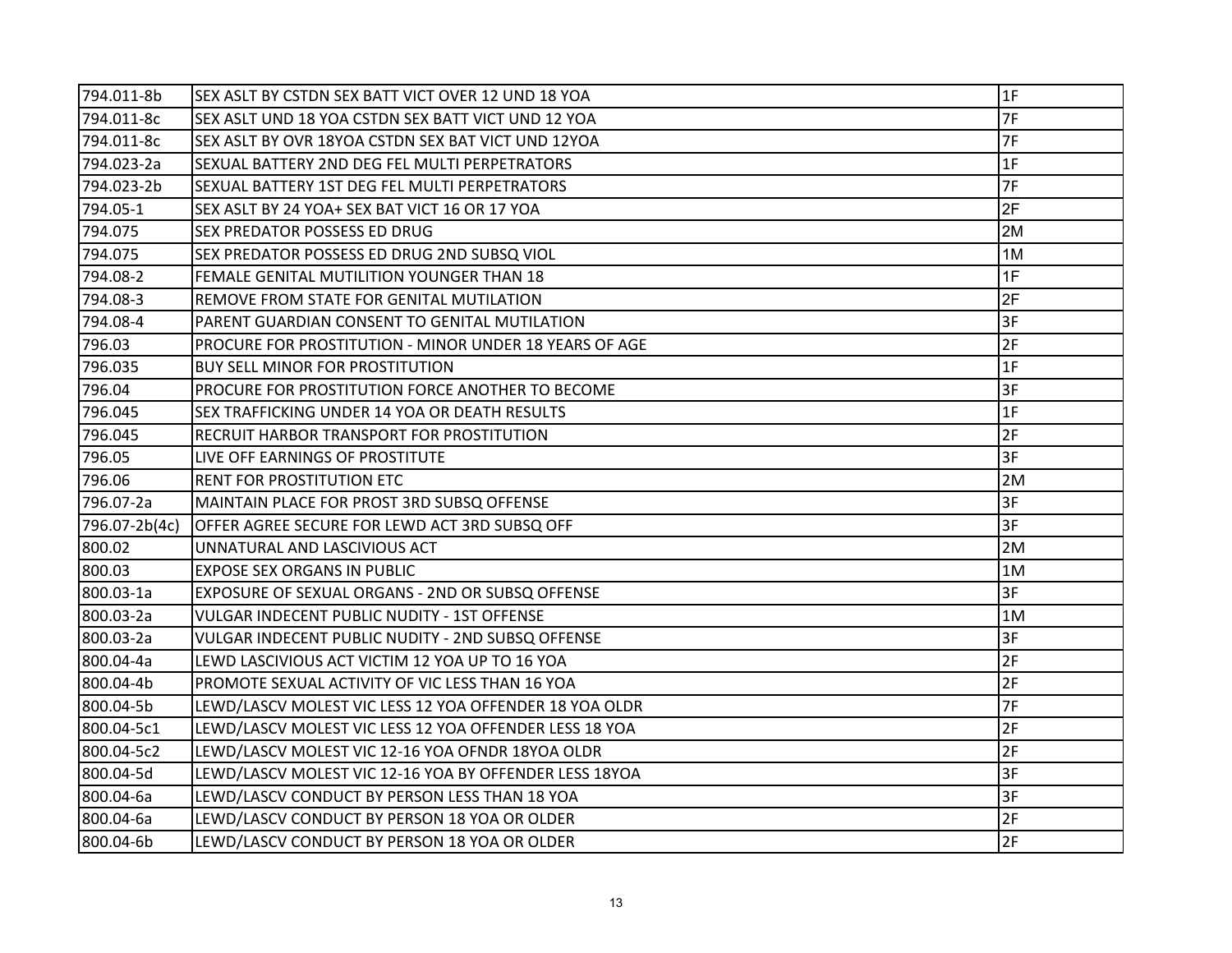| 800.04-6c       | LEWD/LASCV CONDUCT BY PERSON LESS THAN 18 YOA                           | 3F |
|-----------------|-------------------------------------------------------------------------|----|
| 800.04-7a       | LEWD/LASCV EXHIBIT BY LESS 18 YOA VICT LESS 16 YOA                      | 3F |
| 800.04-7a       | LEWD/LASCV EXHIBIT BY 18 YOA OLDR VICT LESS 16 YOA                      | 2F |
| 800.04-7b       | LEWD/LASCV EXHBT OFFNDR 18 YOA OLDER VICT LESS 16 YOA                   | 2F |
| 800.04-7c       | LEWD/LASCV EXHBT OFFNDR LESS 18 YOA VICT LESS 16 YOA                    | 3F |
| 800.09-2        | COMMIT SEX ACT PRESENCE CORRECT FACILITY EMPLOYEE                       | 3F |
| 800.101-3       | AUTHORITY FIGURE SOLICIT/ENGAGE IN SEXUAL CONDUCT WITH STUDENT          | 2F |
| 800.101-3       | AUTHORITY FIGURE SOLICIT/ENGAGE IN ROMANTIC RELATIONSHIP WITH STUDENT   | 2F |
| 800.101-3       | AUTHORITY FIGURE SOLICIT/ENGAGE IN LEWD CONDUCT WITH STUDENT            | 2F |
| 806.01-1        | ARSON - 1ST DEGREE - DWELL/BLDG PEOPLE PRESENT                          | 1F |
| 806.01-2        | <b>ARSON - 2ND DEGREE</b>                                               | 2F |
| 806.031-1       | ARSON - CAUSE BODILY HARM                                               | 1M |
| 806.031-2       | ARSON - CAUSE GREAT BODILY HARM PERM DISABILITY                         | 2F |
| 806.10          | PREVENT HINDER FIREFIGHTER OR EQUIPMENT                                 | 3F |
| 806.111         | POSSESS MANUFACTURE ETC WITH FIREBOMB                                   | 3F |
| 806.13-2        | CRIM MISCH CHURCH SYNAGOGUE MOSQUE RELIG ARTICLE                        | 3F |
| 810.02-2a       | BURGLARY/WITH ASSAULT OR BATTERY                                        | 1F |
| 810.02-2a       | BURGLARY/WITH ASSAULT OR BATTERY - ACROSS COUNTY LINES                  | 6F |
| 810.02-2b       | BURG/DWELL/STRUCT OR CONVEYANCE ARMED                                   | 1F |
| 810.02-2b       | BURG/DWELL/STRUCT OR CONVY ARMED-ACROSS COUNTY LINES                    | 6F |
| 810.02-2c1      | BURG/DWELL/STRUCT USE VEH AS INSTRUMENT CAUSE DMG                       | 1F |
| 810.02-2c1      | BURG/DWELL/STRUCT USE VEH AS INSTRMNT CAUSE DMG - ACROSS COUNTY LINES   | 6F |
| 810.02-2c2      | BURG/DWELL/STRUCT CAUSE DAMAGE OVER 1000 DOLLARS                        | 1F |
| 810.02-2c2      | BURG DWELL/STRUCT CAUSE DAMAGE OVER 1000 DOLLARS - ACROSS COUNTY LINES  | 6F |
| 810.02-3a       | <b>BURGLARY OCCUPIED DWELLING UNARMED</b>                               | 2F |
| $810.02 - 3(a)$ | BURGLARY OCCUPIED DWELLING UNARMED-RIOT                                 | 1F |
| 810.02-3(a)     | BURGLARY OCCUPIED DWELLING UNARMED - ACROSS COUNTY LINES                | 1F |
| 810.02-3a       | BURGLARY OCCUPIED DWELLING UNARMED - STATE EMERGENCY                    | 1F |
| 810.02-3a       | BURGLARY OCCUPIED DWELLING UNARMED - ST EMERGENCY - ACROSS COUNTY LINES | 1F |
| 810.02-3b       | <b>BURGLARY UNOCCUPIED DWELLING UNARMED</b>                             | 2F |
| $810.02 - 3(b)$ | BURGLARY UNOCCUPIED DWELLING UNARMED-RIOT                               | 1F |
| 810.02-3b       | BURGLARY UNOCCUPIED DWELLING UNARMED - ACROSS COUNTY LINES              | 1F |
| 810.02-3b       | BURGLARY UNOCCUPIED DWELLING UNARMED - ST EMERGENCY                     | 1F |
| 810.02-3b       | BURG UNOCC DWELL UNARMED - ST EMRGNCY - ACROSS COUNTY LINES             | 1F |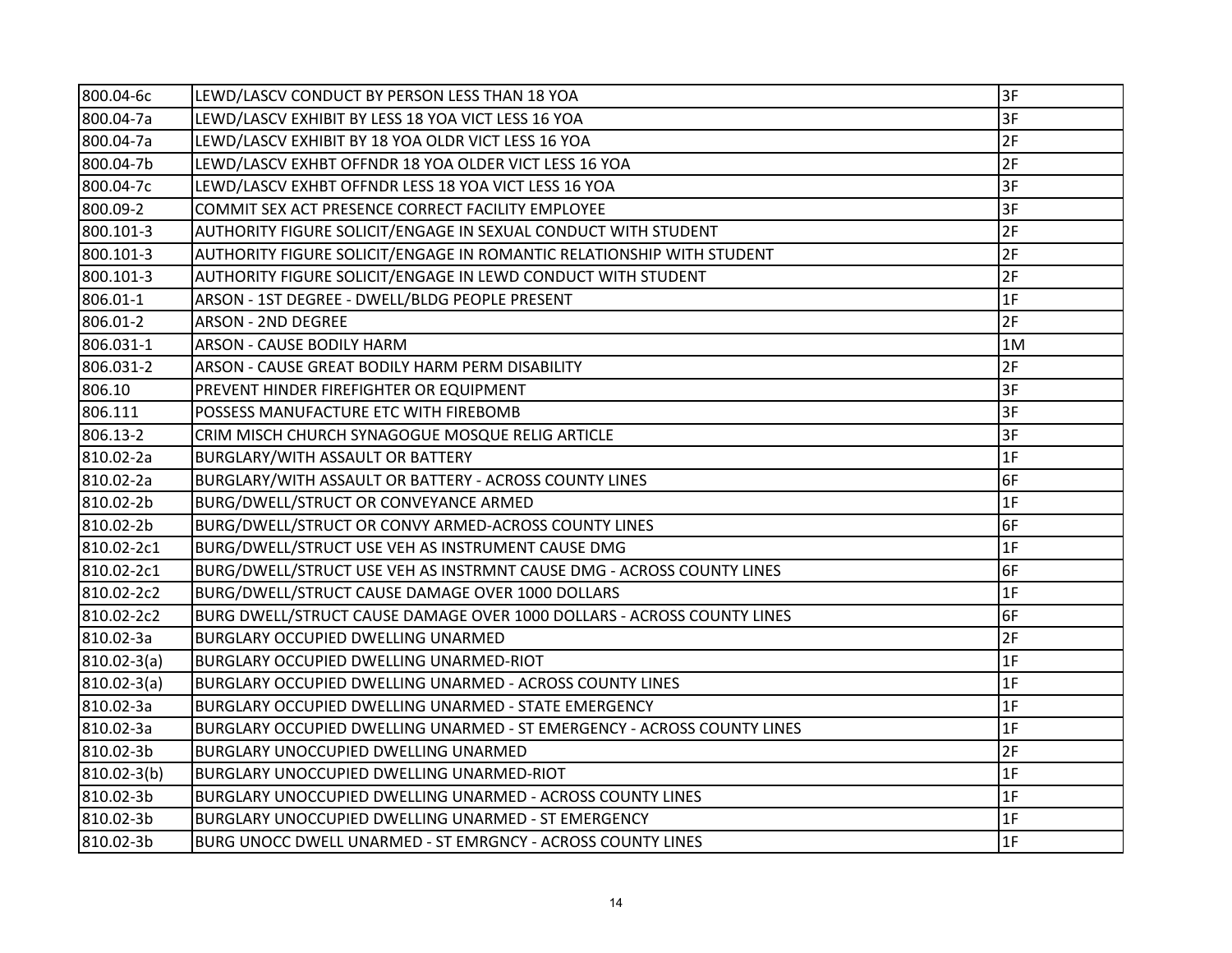| 810.02-3        | <b>BURGLARY OCCUPIED STRUCTURE UNARMED</b>                                 | 2F |
|-----------------|----------------------------------------------------------------------------|----|
| $810.02 - 3(c)$ | BURGLARY OCCUPIED STRUCTURE UNARMED-RIOT                                   | 1F |
| 810.02-3c       | BURGLARY OCCUPIED STRUCTURE UNARMED - ACROSS COUNTY LINES                  | 1F |
| 810.02-3        | BURGLARY OCCUPIED STRUCTURE UNARMED - ST EMERGENCY                         | 1F |
| 810.02-3c       | BURG OCCUPIED STRUCTURE UNARMED - ST EMRGENCY - ACROSS COUNTY LINES        | 1F |
| 810.02-3        | BURGLARY OCCUPIED CONVEYANCE UNARMED                                       | 2F |
| 810.02-3(d)     | BURGLARY OCCUPIED CONVEYANCE UNARMED-RIOT                                  | 1F |
| 810.02-3d       | BURGLARY OCCUPIED CONVEYANCE UNARMED - ACROSS COUNTY LINES                 | 1F |
| 810.02-3        | BURGLARY OCCUPIED CONVEYANCE UNARMED - ST EMRGENCY                         | 1F |
| 810.02-3d       | BURGLARY OCCUPIED CONVEY UNARMED - ST EMRGENCY - ACROSS COUNTY LINES       | 1F |
| 810.02-3e       | <b>BURG AUTHORIZED EMERGENCY VEHICLE UNARMED</b>                           | 2F |
| 810.02-3(e)     | BURG AUTHORIZED EMERGENCY VEHICLE UNARMED-RIOT                             | 1F |
| 810.02-3e       | <b>BURG AUTHORIZED EMRGNCY VEH UNARMED - ACROSS COUNTY LINES</b>           | 1F |
| 810.02-3e       | IBURG AUTHORIZED EMERGENCY VEH UNARMED - ST EMERGENCY                      | 1F |
| 810.02-3e       | BURG AUTH EMRGNCY VEH UNARMED - ST EMRGNCY - ACROSS CNTY LINES             | 1F |
| 810.02-3f       | BURGL STRUCT/CONVEY THEFT CONTROLLED SUBSTANCE                             | 2F |
| 810.02-3f       | BURG STRUCT/CONVEY THEFT CONT SUBS - ACROSS COUNTY LINES                   | 1F |
| 810.02-3f       | BURG STRUCT/CONVEY THEFT CONT SUBS - STATE EMERGENCY                       | 1F |
| 810.02-3f       | BURG STRUCT/CONVEY THEFT CONT SUBS - ST EMERGENCY - ACROSS COUNTY LINES    | 1F |
| 810.02-3e       | <b>BURG AUTHORIZED EMERGENCY VEHICLE UNARMED</b>                           | 2F |
| 810.02-3f       | BURG STRUCT/CONVEY THEFT CONTROLLED SUBSTANCE                              | 2F |
| 810.02-3f       | BURG STRUCT/CONVEY THEFT CONT SUBS - STATE EMERGENCY                       | 1F |
| 810.02-4a       | <b>BURGLARY UNOCCUPIED STRUCTURE UNARMED</b>                               | 3F |
| $ 810.02-4(a) $ | BURGLARY UNOCCUPIED STRUCTURE UNARMED-RIOT                                 | 2F |
| 810.02-4a       | BURGLARY UNOCCUPIED STRUCTURE UNARMED - ACROSS COUNTY LINES                | 2F |
| 810.02-4a       | <b>BURGLARY UNOCCUPIED STRUCTURE UNARMED - STATE EMERGENCY</b>             | 2F |
| 810.02-4a       | BURGLARY UNOCCUPIED STRUCTURE UNARMED - ST EMERGENCY - ACROSS COUNTY LINES | 1F |
| 810.02-4b       | BURGLARY UNOCCUPIED CONVEYANCE UNARMED                                     | 3F |
| $810.02 - 4(b)$ | BURGLARY UNOCCUPIED CONVEYANCE UNARMED-RIOT                                | 2F |
| 810.02-4b       | BURG UNOCCUPIED CONVEYANCE UNARMED - ACROSS COUNTY LINES                   | 2F |
| 810.02-4b       | BURGLARY UNOCCUPIED CONVEY UNARMED - STATE EMERGENCY                       | 2F |
| 810.02-4b       | BURG UNOCCUPIED CONVEY UNARMED - STATE EMERGENCY - ACROSS COUNTY LINES     | 1F |
| 810.06          | POSSESS BURGLARY TOOLS WITH INTENT TO USE                                  | 3F |
| 810.061-2       | IMPAIR DWELLING PHONE/POWER TO FURTHER BURGLARY                            | 3F |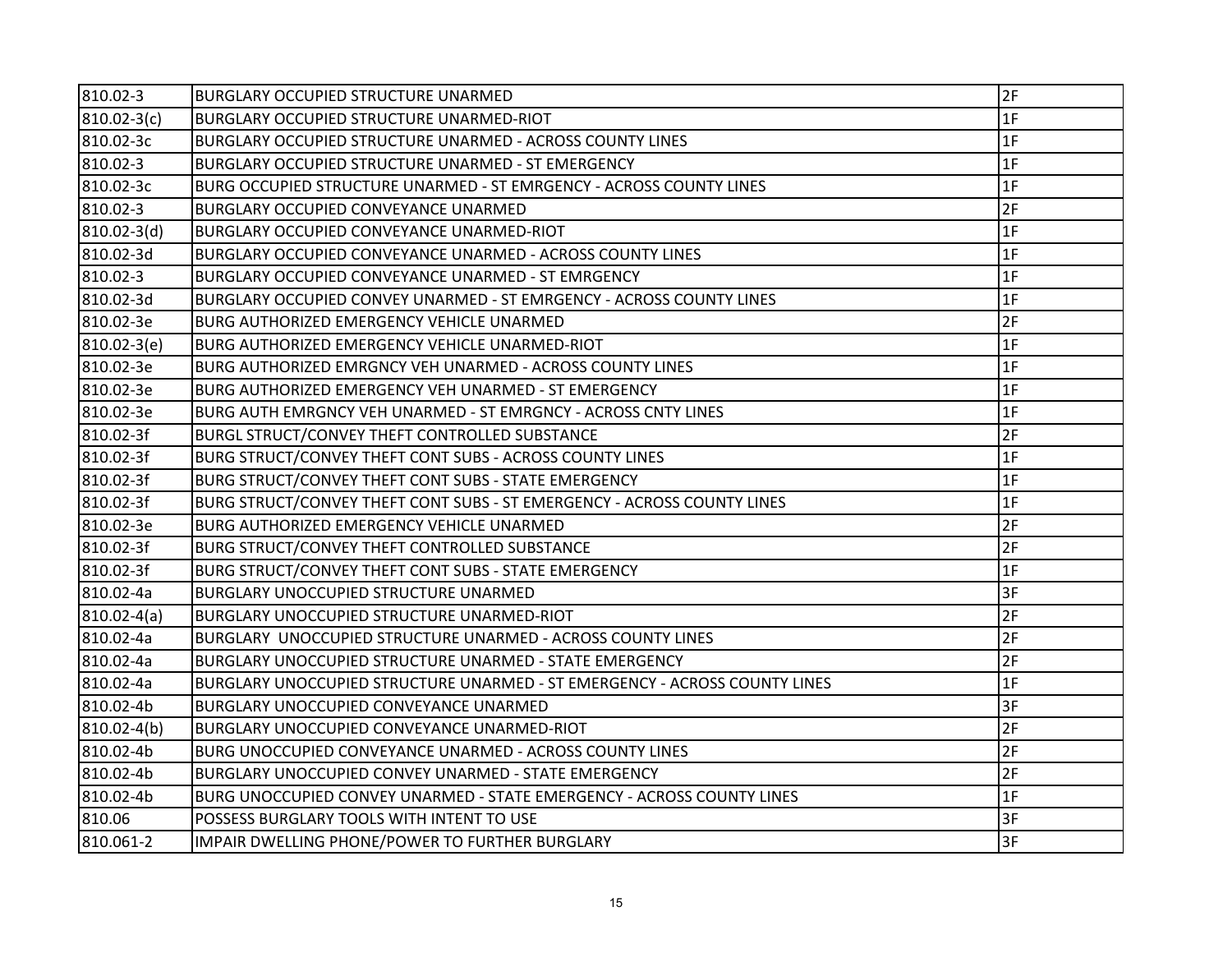| 810.08-2c    | TREPASS ARMED STRUCTURE OR CONVEYANCE                     | 3F |
|--------------|-----------------------------------------------------------|----|
| 810.09-2c    | TRESPASS/PROPERTY ARMED                                   | 3F |
| 810.09-2g    | TRESPASS/POSTED DOMESTIC VIOLENCE CENTER                  | 3F |
| 810.09-2j1   | TRESPASS - VIOLATE DESIGNATED OPERATIONAL AREA OF AIRPORT | 3F |
| 810.095-1    | TRESPASS SCHOOL PROPERTY WITH WEAPON OR FIREARM           | 3F |
| 810.14       | <b>VOYEURISM FIRST OFFENSE</b>                            | 1M |
| 810.14       | VOYEURISM 2ND OR SUBSQ OFFENSE                            | 3F |
| 810.145-2    | VIDEO VOYEURISM SUBSQ OFF                                 | 2F |
| 810.145-2    | VIDEO VOYEURISM 19 YOA OR OLDER 1ST OFF                   | 3F |
| 810.145-3    | VIDEO VOYEURISM DISSEM YOUNGER THAN 19 YOA 1ST OFF        | 1M |
| 810.145-3    | VIDEO VOYEURISM DISSEM SUBSQ OFF                          | 3F |
| 810.145-3    | VIDEO VOYER DISSEM 19 YOA OR OLDER 1ST OFF                | 3F |
| 810.145-4    | COMMERCIAL VIDEO VOYEURISM 1ST OFF UNDER 19 YOA           | 1M |
| 810.145-4    | COMM VIDEO VOYEURISM SUBSQ OFF ADJ DELINQ                 | 3F |
| 810.145-8a1  | VIDEO VOYEURISM 18 YOA+ RESP CHILD LESS 16 YOA            | 3F |
| 810.145-8a1  | VIDEO VOY 18 YOA+ RESP CHILD LESS 16 YOA SBSQ OFF         | 2F |
| 810.145-8a2  | VIDEO VOYEURISM 18 YOA+ WORK SCHOOL VPK                   | 3F |
| 810.145-8a2  | VIDEO VOYEUR 18 YOA+ WORK SCHOOL VPK SUBSQ OFF            | 2F |
| 810.145-8a3  | VIDEO VOYEUR 24 YOA OR OLDER CHILD LESS 16 YOA            | 3F |
| 810.145-8a3  | VIDEO VOYEUR 24YOA+ CHILD LESS 16 YOA SUBSQ OFF           | 2F |
| 812.014-2b   | GRAND THEFT >\$20,000 <\$100,000                          | 2F |
| 812.014-2b1  | GRAND THEFT>\$20,000 <\$100,000 STATE EMERGNCY            | 1F |
| 812.014-2b2  | <b>GRAND THEFT CARGO LESS THAN \$50k</b>                  | 2F |
| 812.014-2b2  | GRAND THEFT CARGO IN STREAM OF COMM STATE OF EMERGENCY    | 1F |
| 812.014-2b3  | GRAND THEFT OF EMERG MED EQUIPMENT >\$300.                | 2F |
| 812.014-2b3  | GRAND THEFT OF EMERG MED EQUIP \$300+ STATE EMERGENCY     | 1F |
| 812.014-2b4  | GRAND THEFT LEO EQUIP EMERG VEH \$300+                    | 2F |
| 812.014-2b4  | GRAND THEFT LEO EQUIP EMERG VEH \$300+ STATE EMERGENCY    | 1F |
| 812.014-2c11 | <b>GRAND THEFT OF ANY STOP SIGN</b>                       | 3F |
| 812.014-2c12 | <b>GRAND THEFT OF ANHYDROUS AMMONIA</b>                   | 3F |
| 812.014-2c13 | <b>GRAND THEFT OF A CONTROLLED SUBSTANCE</b>              | 3F |
| 812.014-2c2  | GRAND THEFT \$5000 OR MORE BUT LESS THAN \$10000          | 3F |
| 812.014-2c2  | GRAND THEFT 5K<\$10K- STATE OF EMERGENCY                  | 2F |
| 812.014-2c3  | GRAND THEFT \$10000 OR MORE BUT LESS THAN \$20000         | 3F |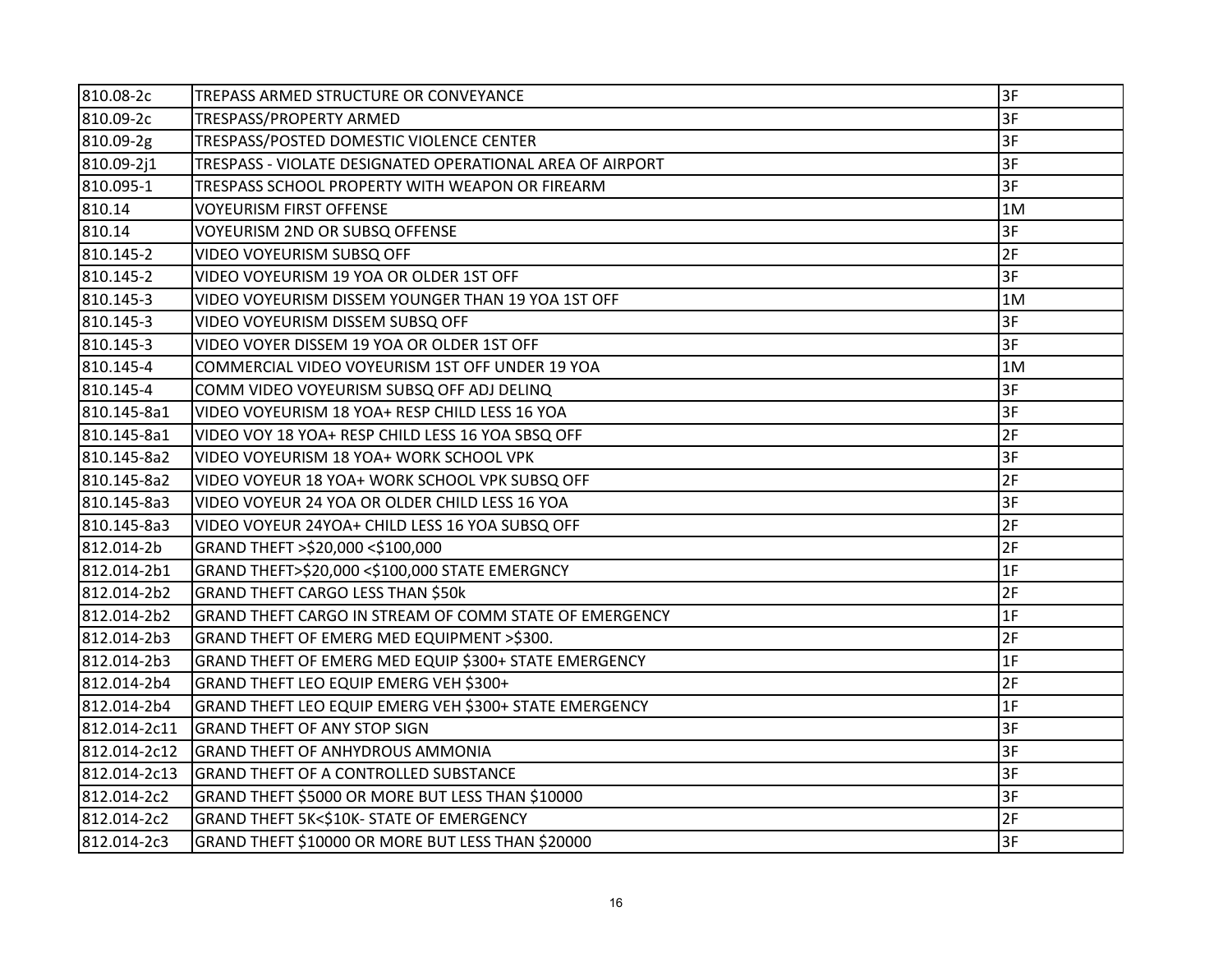| 812.014-2c3 | GRAND THEFT \$10K LESS THAN \$20K - STATE OF EMERGENCY | 2F |
|-------------|--------------------------------------------------------|----|
| 812.014-2c5 | <b>GRAND THEFT OF FIREARM</b>                          | 3F |
| 812.014-2c6 | <b>GRAND THEFT / AUTO</b>                              | 3F |
| 812.014-2d  | GRAND THEFT 3RD DEG DWEL PROP 100 TO<\$750             | 3F |
| 812.0145-2a | LARC 50K DOLS MORE FROM 65 YOA OLDER                   | 1F |
| 812.0145-2b | LARC 10K LESS 50K FROM 65 YOA OLDER                    | 2F |
| 812.0145-2c | LARC 300 LESS 10K DOLS FROM 65YOA OLDER                | 3F |
| 812.131-2a  | ROBBERY BY SUDDEN SNATCHING WITH FIREARM OR WEAPON     | 2F |
| 812.131-2b  | ROBBERY BY SUDDEN SNATCHING WITHOUT FIREARM OR WEAPON  | 3F |
| 812.13-2a   | ROBBERY/FIREARM                                        | 1F |
| 812.13-2b   | ROBBERY/WITH WEAPON                                    | 1F |
| 812.13-2c   | ROBBERY/NO FIREARM OR WEAPON                           | 2F |
| 812.133-2a  | CARJACKING WITH FIREARM OR WEAPON                      | 1F |
| 812.133-2b  | CARJACKING WITHOUT FIREARM OR WEAPON                   | 1F |
| 812.135-2a  | HOME INVASION WITH FIREARM OTHER DEADLY WEAPON         | 1F |
| 812.135-2b  | HOME INVASION WITH WEAPON                              | 1F |
| 812.135-2c  | HOME INVASION WITHOUT FIREARM OR WEAPON                | 1F |
| 817.021     | FRAUD FALSE STATEMENT OBTAIN SEAPORT SECURITY ID       | 3F |
| 817.025     | IMPERSON TO OBTAIN ACCESS STRUCT WITH INJURY/DEATH     | 1F |
| 817.233     | BURN WITH INTENT TO INJURE DEFRAUD INSURER             | 3F |
| 817.568-10d | FRAUD-MISREPRESENT SELF COMMIT PERSONAL ID 1F          | 7F |
| 825.102-1   | ABUSE ELDERLY OR DISABLED ADULT WITHOUT GREAT HARM     | 3F |
| 825.102-2   | AGGRAVATED ABUSE ELDERLY OR DISABLED ADULT             | 2F |
| 825.102-3b  | NEGLECT ELDERLY OR DISABLED ADULT WITH GREAT HARM      | 2F |
| 825.102-3c  | NEGLECT ELDERLY DISABLED ADULT WITHOUT GREAT HARM      | 3F |
| 825.1025-2  | LEWD LASCIVIOUS BATTERY ELDERLY DISABLED PERSON        | 2F |
| 825.1025-3  | LEWD LASCIVIOUS MOLEST ELDERLY DISABLED PERSON         | 3F |
| 825.1025-4  | LEWD LASCV IN PRESENCE ELDERLY DISABLED PERSON         | 3F |
| 825.103-2a  | EXPLOITATION OF ELDERLY \$100,000 OR MORE              | 1F |
| 825.103-2b  | EXPLOITATION ELDERLY \$20,000 TO UNDER \$100,000       | 2F |
| 825.103-2c  | EXPLOITATION OF ELDERLY LESS THAN \$20,000             | 3F |
| 827.03-2a   | <b>AGGRAVATED CHILD ABUSE</b>                          | 1F |
| 827.03-2b   | NEGLECT CHILD WITH GREAT BODILY HARM                   | 2F |
| 827.03-2c   | ABUSE CHILD WITHOUT GREAT BODILY HARM                  | 3F |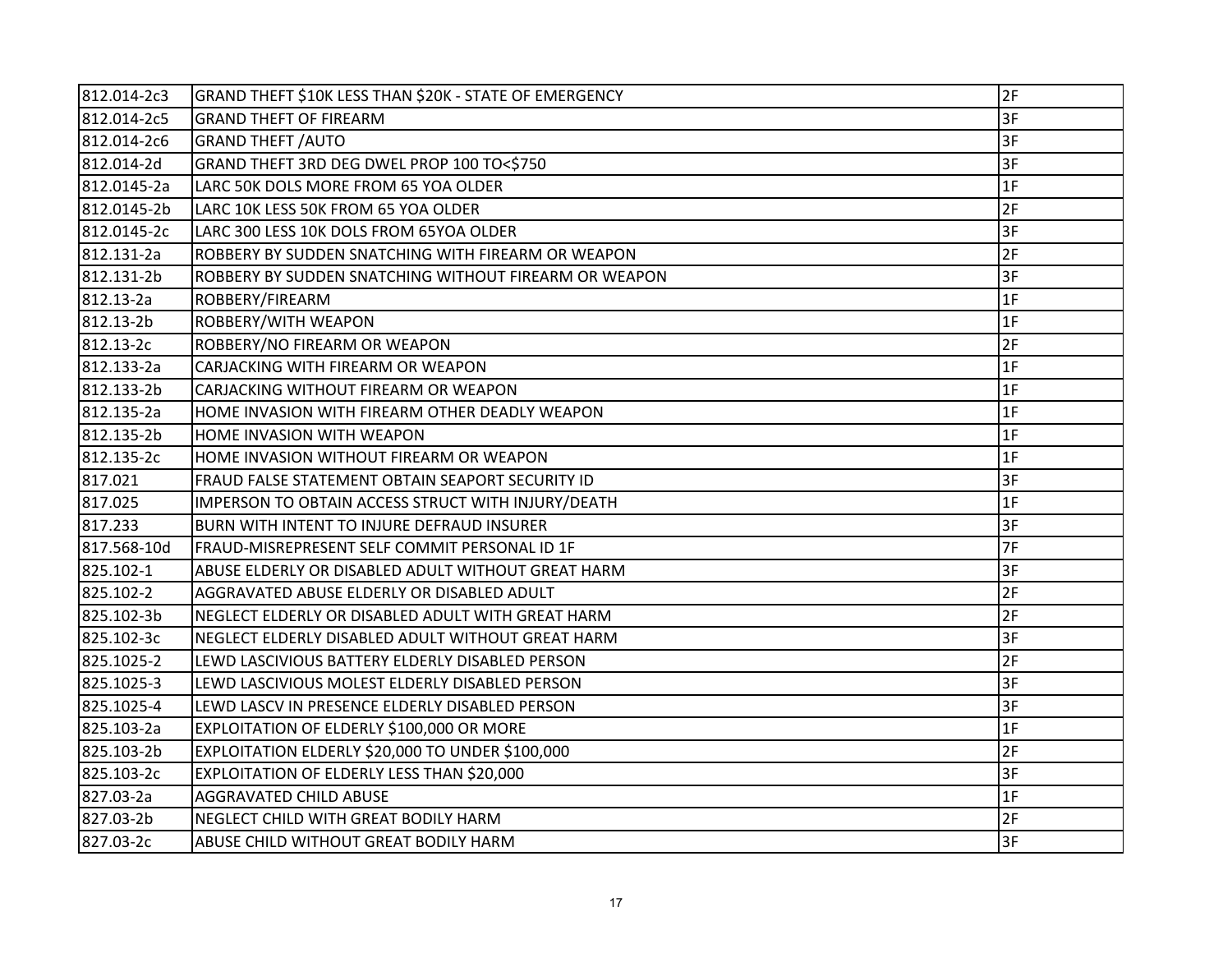| 827.03-2d   | NEGLECT CHILD WITHOUT GREAT BODILY HARM              | 3F |
|-------------|------------------------------------------------------|----|
| 827.04-1    | CONTRIBUTING TO DELINQUENCY OR DEPENDENCY OF CHILD   | 1M |
| 827.04-3    | OVER 21 IMPREGNATE CHILD UNDER 16 CHILD ABUSE        | 3F |
| 827.071-2   | USE OR ALLOW CHILD TO ENGAGE IN SEX                  | 2F |
| 827.071-3   | DIRECT PROMOTE SEXUAL PERFORMANCE BY CHILD           | 2F |
| 827.071-4   | POSS PROMOTE PRESENT DEPICT CHILD SEX CONDUCT        | 2F |
| 827.071-5   | POSS/CONTROL/VIEW DEPICTION CHILD SEX CONDUCT        | 3F |
| 827.10-2    | <b>DESERTION OF A CHILD</b>                          | 3F |
| 828.12-2    | CAUSE CRUEL DEATH PAIN AND SUFFERING-ANIMAL          | 3F |
| 828.122-3a  | SELL POSS USE ANIMAL FIGHT OR BAIT ANOTHER ANIMAL    | 3F |
| 831.032-3a3 | SELL OFFER COUNTERFEIT CAUSE BODILY INJURY           | 3F |
| 831.032-3a3 | COUNTERFEIT GOODS SERVICES CAUSE BODILY INJURY       | 3F |
| 831.032-3a4 | SELL OFFER COUNTERFEIT CAUSE SERIOUS INJURY          | 2F |
| 831.032-3a4 | COUNTERFEIT GOODS SERVICES CAUSE SERIOUS INJURY      | 2F |
| 831.032-3a5 | SELL OFFER COUNTERFEIT CAUSE DEATH                   | 1F |
| 831.032-3a5 | COUNTERFEIT GOODS SERVICES CAUSE DEATH               | 1F |
| 831.21      | FORGERY OF-ALTER DOCTORS CERTIFICATE                 | 3F |
| 831.21      | COUNTERFEITING OF-DOCTORS CERTIFICATE                | 3F |
| 831.21      | PASS COUNTERFEITED-DOCTORS CERTIFICATE               | 3F |
| 836.05      | <b>EXTORTION/THREATS</b>                             | 2F |
| 836.10      | INTIMIDATION-WRITE SEND THREAT TO KILL OR INJURE     | 2F |
| 836.12-2    | THREAT W DEATH SERIOUS BODILY HARM LEO               | 1M |
| 836.12-2    | THREAT DEATH SER BODILY HARM FAMILY MBR JUDGE        | 1M |
| 836.12-2    | THREAT W DEATH SER BODILY HARM FAM MEMBER LEO        | 1M |
| 836.12-2    | THREAT DEATH SER BODY HARM FAM MBR ELECTED OFF       | 1M |
| 836.12-2    | THREAT W DEATH SERIOUS BODILY HARM STATE ATTY        | 1M |
| 836-12-2    | THREAT W DEATH SER BODILY HARM ASST STATE ATTY       | 1M |
| 836-12-2    | THREAT W DEATH SERIOUS BODILY HARM FIREFIGHTER       | 1M |
| 836.12-2    | THREAT W DEATH OR SERIOUS BODILY HARM JUDGE          | 1M |
| 836.12-2    | THREAT W DEATH SER BODILY HARM ELECT OFFICIAL        | 1M |
| 836-12-2    | THREAT W DEATH SER BODILY HARM FAM MBR STATE ATTY    | 1M |
| 836.12-2    | THREAT W DEATH SER BODILY HARM FAM MBR STATE ATTY    | 1M |
| 836-12-2    | THREAT DEATH SER BODILY HARM FAM MBR ASST STATE ATTY | 1M |
| 836.12-2    | THREAT DEATH SER BODILY HARM FAM MBR FIREFIGHTER     | 1M |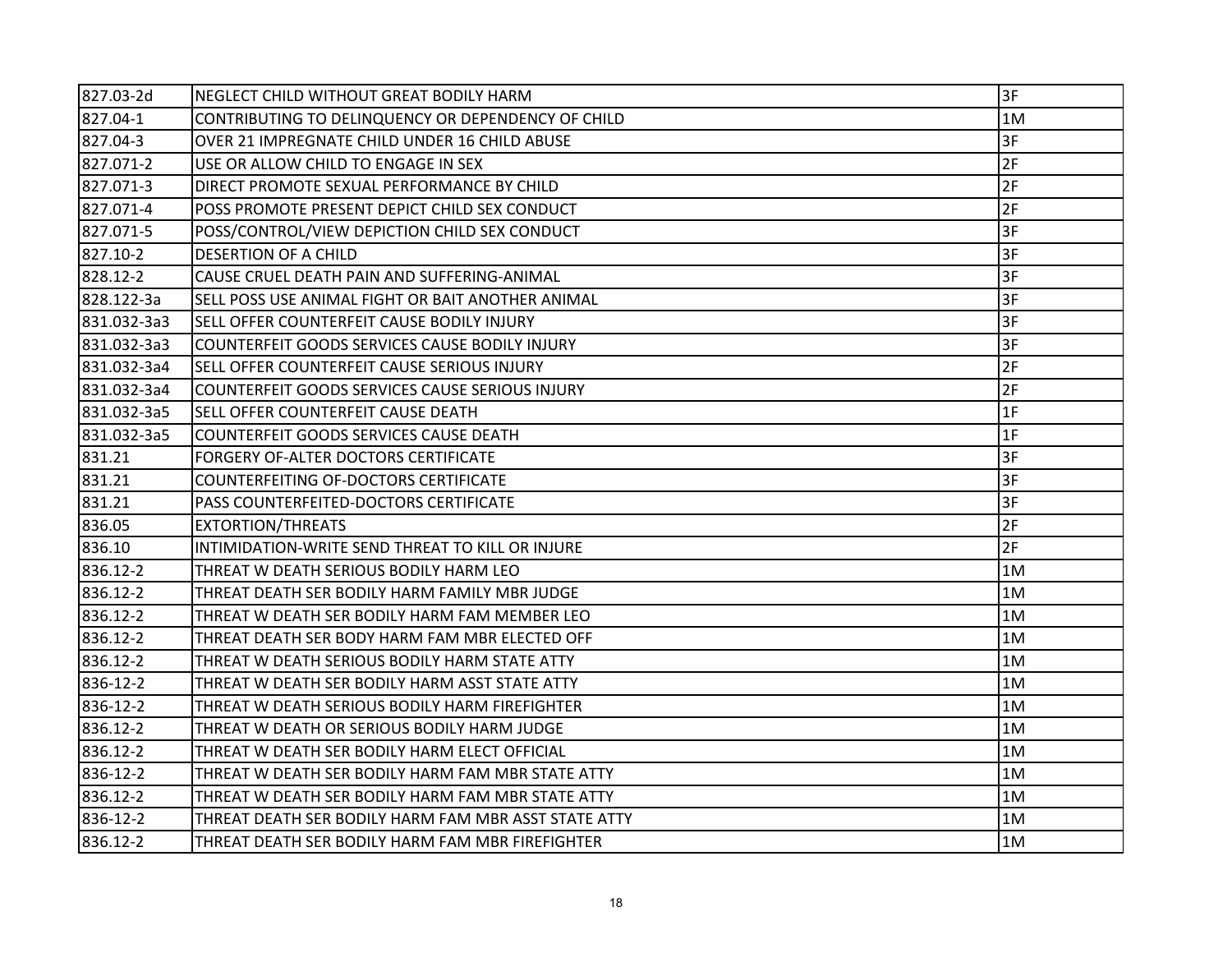| 836.12-3   | THREAT W DEATH SER BODILY HARM LEO 2ND SUB           | 3F |
|------------|------------------------------------------------------|----|
| 836.13-3   | THREAT DEATH SER BODILY HARM FAM MBR FIREFR 2ND SUB  | 3F |
| 836.12-3   | THREAT DEATH SER BODILY HARM FAM MBR JUDGE 2ND SUB   | 3F |
| 836.12-3   | THREAT DEATH SER BODILY HARM FAM MBR ELE OFF 2ND SUB | 3F |
| 836.12-3   | THREAT DEATH SER BODILY HARM ST ATTY 2ND SUBSQ       | 3F |
| 836.12-3   | THREAT DEATH SER BODILY HARM ASST ST ATTY 2ND SUB    | 3F |
| 836.13-3   | THREAT DEATH SER BODILY HARM FIREFIGHTER 2ND SUB     | 3F |
| 836.12-3   | THREAT DEATH OR SER BODILY HARM JUDGE 2ND SUB        | 3F |
| 836.12-3   | THREAT DEATH SER BODILY HARM ELECT OFF 2ND SUB       | 3F |
| 836.12-3   | THREAT DEATH SER BODILY HARM FAM MBR LEO 2ND SUB     | 3F |
| 836-12-3   | THREAT DEATH SER BODILY HARM FAM MBR SAO 2ND SUB     | 3F |
| 836.12-3   | THREAT DEATH SER BODILY HARM FAM MBR ASA 2ND SUB     | 3F |
| 838.021-3a | HARM PUBLIC SERVANT OR FAMILY                        | 2F |
| 838.021-3b | CORRUPT BY THREAT PUBLIC SERVANT OR FAMILY           | 3F |
| 843.01     | RESIST OFFICER-OBSTRUCT WITH VIOLENCE                | 3F |
| 843.021-2  | OBSTRUCT-POSS CONCEALED HANDCUFF KEY IN CUSTODY      | 3F |
| 843.025    | OBSTRUCT-DEPRIVE OF MEANS PROTECT OR COMMUNICATION   | 3F |
| 843.08     | IMPERSONATE LAW ENFORCEMENT OFFICER                  | 3F |
| 843.08     | IMPERSONATE LEO IN COMMISSION FELONY                 | 2F |
| 843.08     | IMPERSONATE LEO COMMIT FELONY CAUSE DEATH/INJURY     | 1F |
| 843.0855-2 | IMPERSONATE OFFICER/PUB EMPLOYEE/UTILITY EMPLOYEE    | 3F |
| 843.0855-4 | INFLUENCE/INTIMIDATE/HINDER LEO DUTIES               | 3F |
| 843.09     | AIDING PRISONER ESCAPE ALLOW BY OFFICER              | 2F |
| 843.12     | AIDING PRISONER ESCAPE                               | 3F |
| 843.19-2   | USE DEADLY WEAPON ON POLICE FIRE SAR ANIMAL          | 2F |
| 843.19-2   | CAUSE GREAT HARM DEATH POLICE FIRE SAR ANIMAL        | 2F |
| 842.19-3   | TOUCH STRIKE CASUE HARM DEATH POLICE FIRE SAR ANIMAL | 1M |
| 843.21-2   | OBSTRUCT-REFUSE CRIME VICTIM MED CARE RESULT DEATH   | 2F |
| 847.011-1a | SELL LEND DIST OBSCENE MATERIAL 1ST OFF              | 1M |
| 847.011-1a | POSSESS OBSCENE MATERIAL WITH INTENT SELL 1ST OFF    | 1M |
| 847.011-1a | DISTRIBUTE-LEND OBSCENE MATERIAL 1ST OFF             | 1M |
| 847.011-1a | SELL LEND DIST OBSCENE MATERIAL SUBSQ OFF            | 3F |
| 847.011-1a | POSSESS OBSCENE MATERIAL WITH INT SELL SUBSQ OFF     | 3F |
| 847.011-1a | DISTRIBUTE-LEND OBSCENE MATERIAL SUBSQ OFF           | 3F |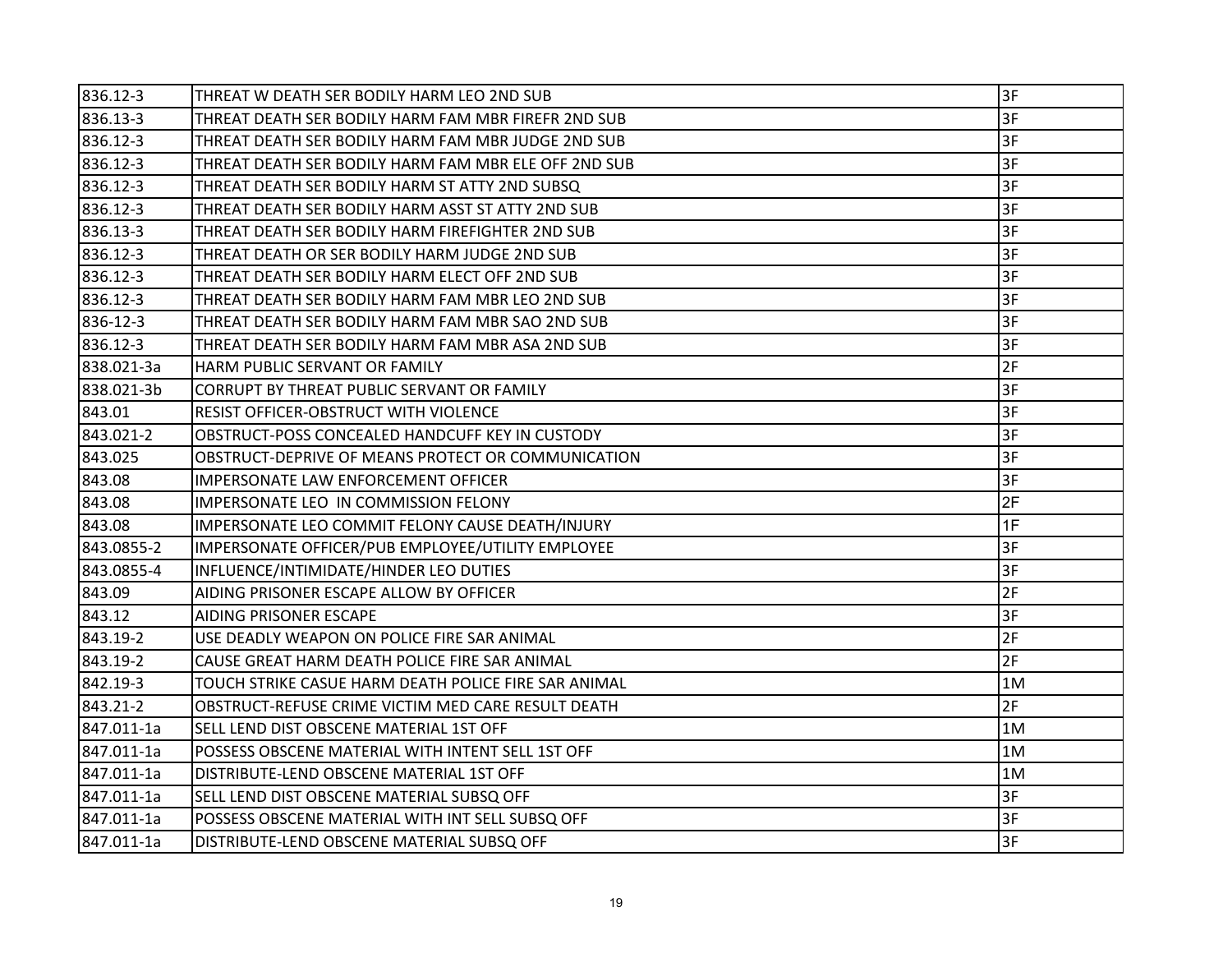| 847.011-1c  | SELL LEND ETC OBSCENE MATERIAL HARMFUL TO MINOR        | 3F |
|-------------|--------------------------------------------------------|----|
| 847.011-2   | POSSESS OBSCENE MATERIAL SUBSEQUENT OFFENSE            | 1M |
| 847.012     | SELL RENT LOAN OR USE MINOR PRODUCE OBSCENE MATERIAL   | 3F |
| 847.0135-2  | COMPILE ENTER ETC COMPUTER PORNOGRAPHY RE MINOR        | 3F |
| 847.0135-2b | MAKE PRINT PUBLISH COMPUTER PORNO RE MINOR             | 3F |
| 847.0135-2c | CAUSE ALLOW USE OF COMPUTER PORNO RE MINOR             | 3F |
| 847.0135-2d | BUY SELL ETC MINOR INFO FOR SEX PURPOSE                | 3F |
| 847.0135-3  | MISREP AGE USE COMPUTER SOLICIT LURE SEDUCE CHILD      | 3F |
| 847.0135-3a | OBSCENE COMM USE COMPUTER SEDUCE SOLICIT LURE CHLD     | 3F |
| 847.0135-3b | USE COMPT TO SOLICIT PARENT/GUARDIAN CONSENT SEX CHILD | 3F |
| 847.0135-4a | TRAVEL MEET AFTER USE COMPUTER LURE CHILD              | 2F |
| 847.0135-4b | TRAVEL MEET AFTR USE COMPUTER SOLCT CONSENT SEX CHILD  | 2F |
| 847.0135-5b | PERSON 18 YOA+ USE COMPUTER SEND OBSC COMM MINOR       | 2F |
| 847.0135-5c | PERSON LESS 18YOA USE COMPUTER SEND OBSC COMM MINOR    | 3F |
| 847.0135-6  | OWNER/OPERATOR PERMIT COMPUTER PORNO VIOLATION         | 1M |
| 847.0137-2  | PERSON IN STATE TRANSMIT CHILD PORNO                   | 3F |
| 847.0137-3  | PERSON OUT STATE TRANSMIT CHILD PORN PERSON IN STATE   | 3F |
| 847.0138-2  | TRANSMIT INFO HARMFUL TO MINORS                        | 3F |
| 847.0138-3  | PERSON OUT STATE TRANSMIT INFO HARMFUL TO MINORS       | 3F |
| 847.0145-1  | SELL MINOR FOR INVOLVEMENT IN PORNOGRAPHY              | 1F |
| 847.0145-2  | BUY MINOR FOR INVOLVEMENT IN PORNOGRAPHY               | 1F |
| 856.022     | SEX OFFENDER LOITER W/IN 300 FT OF CHILDREN            | 1M |
| 856.022-4a  | SEX OFFENDR PUBLIC SEX CONTACT CHILD UNDER 18          | 1M |
| 856-.022-4b | SEX OFFNDER AT CHILD CARE FACIL SCHOOL W/O NOTICE      | 1M |
| 859.01      | POISON FOOD OR WATER WIT KILL OR INJURE                | 1F |
| 860.05      | INTERFERE WITH RAILROAD TRAIN                          | 3F |
| 860.08      | INTERFERE WITH RAILROAD SIGNAL                         | 3F |
| 860.09      | INTERFERE WITH RAILROAD TRACK OR EQUIPMENT             | 3F |
| 860.091     | HOMICIDE-INTERFERE W/RAILROAD CAUSE DEATH              | 2F |
| 860.121-2a  | THROW OBJECT OR SHOOT AT UNOCC RAILROAD VEH            | 3F |
| 860.121-2b  | THROW OBJECT OR SHOOT AT OCCUPIED RAILROAD VEH         | 2F |
| 860.121-2c  | THROW OBJECT OR SHOOT RAILROAD VEH GREAT HARM          | 1F |
| 860.121-2d  | THROW OBJECT OR SHOOT AT RAILROAD VEH DEATH            | 6F |
| 860.13-1a   | RECKLESS OPR AIRCRAFT WHILE UNDER THE INFLUENCE        | 3F |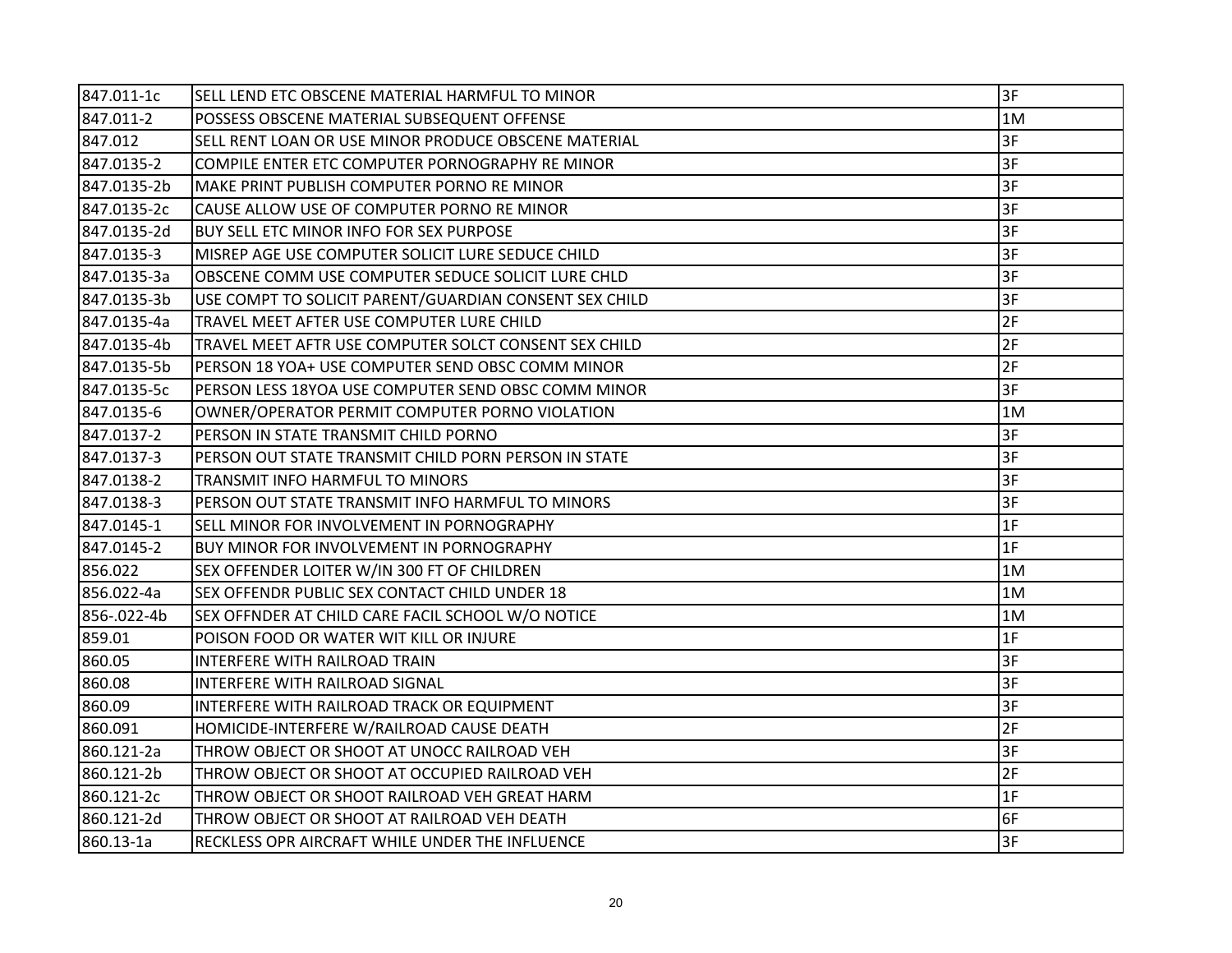| 860.16      | <b>AIRCRAFT PIRACY</b>                               | 1F |
|-------------|------------------------------------------------------|----|
| 861.03      | INJURE REMOVE DESTROY DAM                            | 2F |
| 870.01(2)   | RIOT, INCITE, OR ENCOURAGE RIOT                      | 3F |
| 870.01(3)   | <b>AGGRAVATED RIOT</b>                               | 2F |
| 870.01(4)   | <b>INCITING RIOT</b>                                 | 3F |
| 870.01(5)   | AGGRAVATED INCITING RIOT                             | 2F |
| 870.03      | RIOT-PULL DOWN DESTROY BUILDING OR VESSEL            | 3F |
| 870.048     | VIOLATE ESTABLISHED EMERGENCY MEASURES               | 1M |
| 874.05-1    | RECRUIT FOR CRIMINAL STREET GANG 1ST OFFENSE         | 3F |
| 874.05-2    | RECRUIT FOR CRIMINAL STREET GANG SUBSQ OFFENSE       | 2F |
| 874.05-2a   | RECRUIT CRIMINAL GANG UNDER 13 - 1ST OFFENSE         | 2F |
| 874.05-2b   | RECRUIT CRIMINAL GANG UNDER 13 - SUBSQ OFF           | 1F |
| 874.10      | PLAN DIRECT CRIMINAL GANG ACTIVITIES                 | 1F |
| 874.11      | GANG MEMBER USE ELECTRONIC COMMUNICATION TO HARASS   | 3F |
| 874.12-2    | POSS/MANUF FALSE OR STOLEN ID TO PROMOTE CRIM GANG   | 2F |
| 876.02      | ADVOCATE CRIMINAL ANARCHY TREASON ETC                | 2F |
| 876.32      | <b>TREASON</b>                                       | 1F |
| 876.33      | CONCEAL ACT OF TREASON                               | 3F |
| 876.38      | INJURY INTERFERE WITH PROPERTY FOR DEFENSE WAR       | 1F |
| 893.09-4    | INTERFERE W/LEO WITH VIOLENCE ENFORCE DRUG LAW       | 3F |
| 893.09-4    | FALSELY REPRESENT AUTH TO ENFORCE DRUG LAW           | 3F |
| 893.09-4    | IMPERSONATE AUTH TO ENFORCE DRUG LAW COMMIT FELONY   | 2F |
| 893.09-4    | IMPERSONATE AUTH TO ENFORCE DRUG LAW DEATH INJURY    | 1F |
| 893.13-10   | VIOLATE DRUG LAW INJURE LEO EMT OTHERS               | 3F |
| 893.13-10   | VIOLATE DRUG LAW DEATH GRT BDLY HARM LEO EMT OTHRS   | 2F |
| 893.13-4a   | DELIVER HALLUCINOGEN TO UNDER 18 YOA                 | 1F |
| 893.13-4a   | DELIVER HEROIN TO UNDER 18 YOA                       | 1F |
| 893.13-4a   | DELIVER METHAMPHETAMINE TO UNDER 18 YOA              | 2F |
| 893.13-4a   | DELIVER METHA/MECLOQUALONE TO UNDER 18 YOA           | 1F |
| 893.13-4a   | DELIVER OPIUM/DERIV TO UNDER 18 YOA                  | 1F |
| 893.135-1b3 | CAPITAL IMPORTATION OF COCAINE 300 KGS OR MORE       | 6F |
| 893.135-1c5 | CAPITAL IMPORT 60 KG+ 1B/2A/3C3-C4 DRUG RESULT DEATH | 6F |
| 893.135-1c5 | CAPITAL IMPORTATION 60 KG+ HEROIN AND RESULT DEATH   | 6F |
| 893.135-1c5 | CAPITAL IMPORT 60 KG+ HYDROCODONE AND RESULT DEATH   | 6F |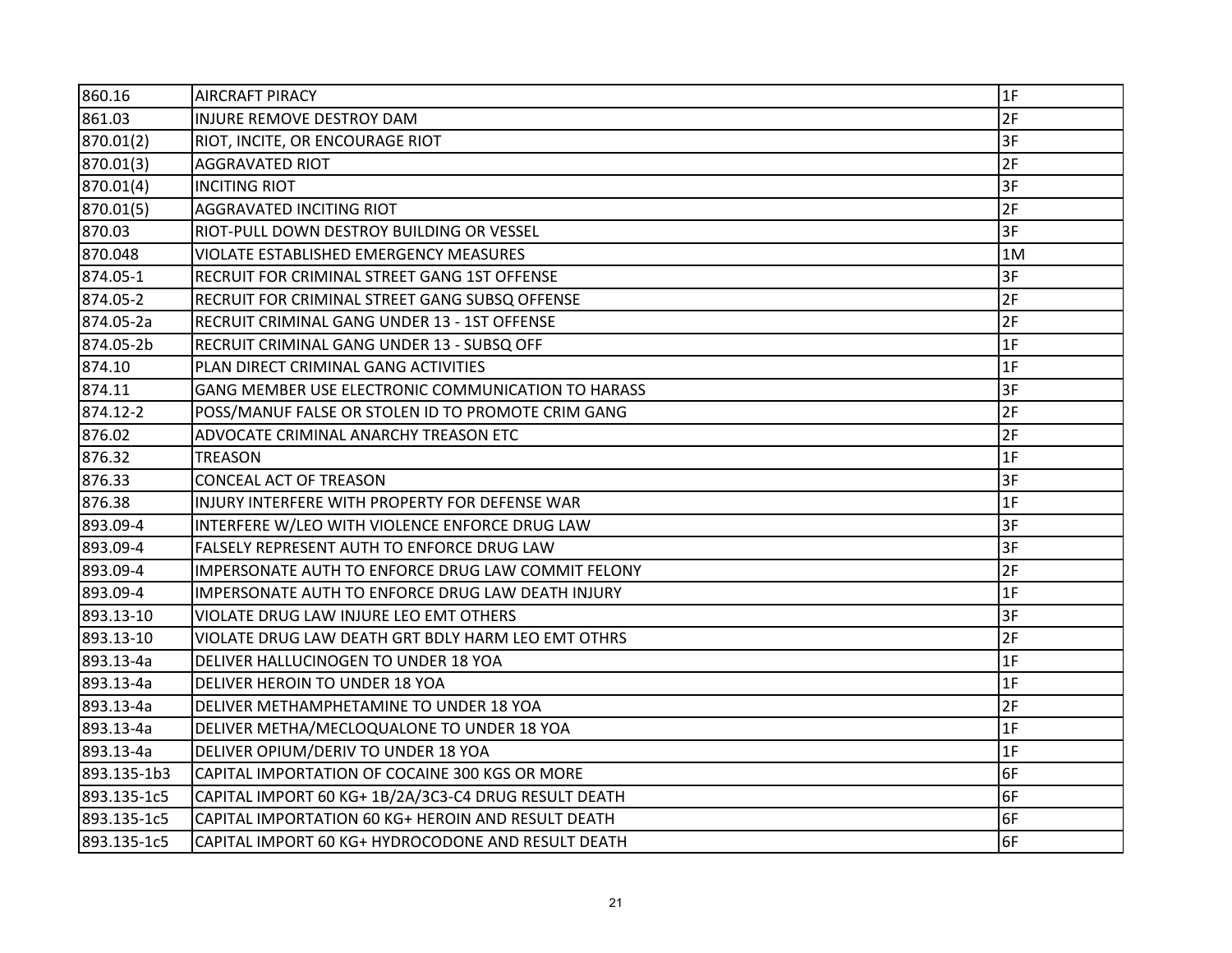| 893.135-1c5 | CAPITAL IMPORT 60 KG+ HYDROMORPHONE AND RESULT DEATH           | 6F       |
|-------------|----------------------------------------------------------------|----------|
| 893.135-1c5 | CAPITAL IMPORT 60 KG+ MORPHINE AND RESULT DEATH                | 6F       |
| 893.135-1c5 | CAPITAL IMPORT 60 KG+ OPIUM/DERV AND RESULT DEATH              | 6F       |
| 893.135-1c5 | CAPITAL IMPORT 60 KG+ OXYCODONE AND RESULT DEATH               | 6F       |
| 893.135-1d2 | CAPITAL IMPORT 800 GRAMS+ PHENCYCLIDINE RESULT DEATH           | 6F       |
| 893.135-1e2 | CAPITAL IMPORT 50 KGS+ METHAQUALONE RESULT DEATH               | 6F       |
| 893.135-1f2 | CAPITAL IMPORT 400 GRAMS+ AMPHETAMINE RESULT DEATH             | 6F       |
| 893.135-1f2 | CAPITAL IMPORT 400 GMS+ METHAMPHETAMINE RESULT DEATH           | 6F       |
| 893.135-1h2 | PRODUCE GHB 150 KG+ RESULT DEATH                               | 6F       |
| 893.135-1h2 | SMUGGLE GHB 150 KG+ RESULT DEATH                               | 6F       |
| 893.135-1i2 | PRODUCE GBL 150 KG OR MORE RESULT IN DEATH                     | 6F       |
| 893.135-1i2 | SMUGGLE GBL 150 KG OR MORE RESULT IN DEATH                     | 6F       |
| 893.135-1j2 | PRODUCE 1,4-BUTANEDIOL 150 KGS MORE RESULT DEATH               | 6F       |
| 893.135-1j2 | SMUGGLE 1,4-BUTANEDIOL 150 KGS MORE RESULT DEATH               | 6F       |
| 893.135-1k3 | PRODUCE PHENETHYLAMINES/MDMA 30 KGS+ RESULT DEATH              | 6F       |
| 893.135-1k3 | SMUGGLE PHENETHYLAMINES/MDMA 30 KGS+ RESULT DEATH              | 6F       |
| 893.135-112 | PRODUCE LSD 7 GRAMS OR MORE RESULT DEATH                       | 6F       |
| 893.193-112 | SMUGGLE LSD 7 GRAMS OR MORE RESULT DEATH                       | 6F       |
| 893.135-1n3 | PRODUCE N-BENZYL PHENETHYLAM 400 GRAMS OR MORE RESULT IN DEATH | 6F       |
| 893.135-1n3 | SMUGGLE N-BENZYL PHENETHYLAM 400 GRAMS OR MORE RESULT IN DEATH | 6F       |
| 893.2       | ENGAGE IN CONTINUING CRIMINAL ENTERPRISE-CONTROLLED SUBSTANCE  | 7F       |
| 895.03      | RACKETEERING VIOLATION                                         | 1F       |
| 896.101-5c  | FRAUD-MONEY LAUNDER TRANS \$100,000 OR MORE                    | 1F       |
| 896.104-4a3 | FRAUD STRUCTURE VIOL TRANS 100K OR MORE                        | 1F       |
| 900.04      | CONTEMPT OF COURT - CIRCUIT OR COUNTY                          | <b>N</b> |
| 901.11      | CONTEMPT OF COURT-FAIL TO APPEAR PER SUMMONS                   | N.       |
| 914.22-1    | TAMPERING IN MISDEMEANOR PROCEEDING                            | 3F       |
| 914.22-1    | TAMPERING IN 3RD DEGREE FELONY PROCEEDING                      | 2F       |
| 914.22-1    | TAMPERING IN 2ND DEGREE FELONY PROCEEDING                      | 1F       |
| 914.22-1    | TAMPERING IN 1ST DEGREE FELONY PROCEEDING                      | 1F       |
| 914.22-1    | TAMPERING IN LIFE CAPITAL FELONY PROCEEDING                    | 7F       |
| 914.22-1    | TAMPERING IN NON-CRIMINAL PROCEEDING                           | 3F       |
| 914.22-2a   | TAMPERING IN MISDEMEANOR PROCEEDING                            | 3F       |
| 914.22-2b   | TAMPERING IN 3RD DEGREE FELONY PROCEEDING                      | 2F       |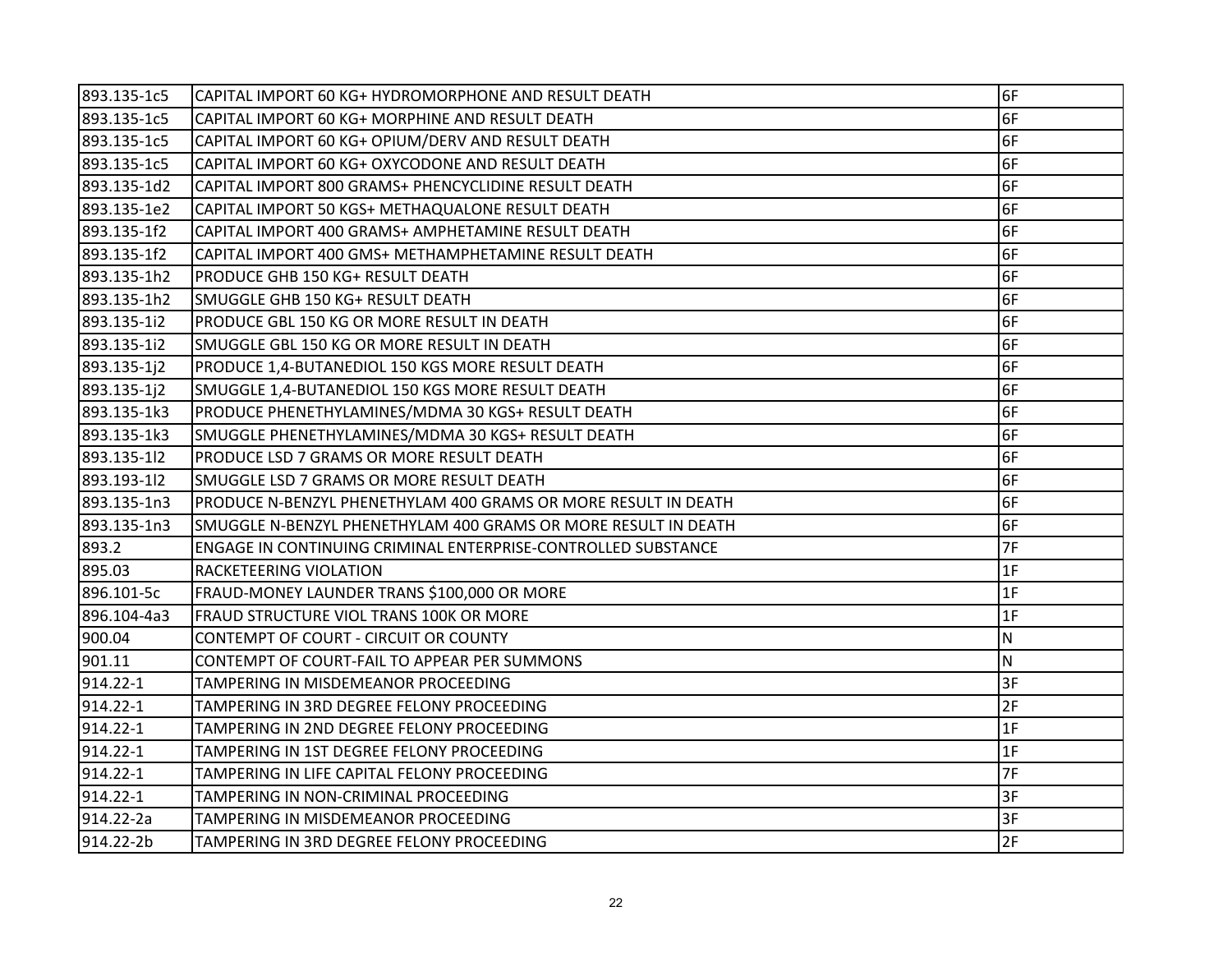| 914.22-2c    | TAMPERING IN 2ND DEGREE FELONY PROCEEDING                            | 1F |
|--------------|----------------------------------------------------------------------|----|
| 914.22-2d    | TAMPERING IN 1ST DEGREE FELONY PROCEEDING                            | 1F |
| 914.22-2e    | TAMPERING IN LIFE/CAPITAL FELONY PROCEEDING                          | 1F |
| 914.22-2f    | TAMPERING IN INDETERMINABLE OR NON-CRIMINAL MATTER                   | 3F |
| 914.22-3     | HARASSING IN MISDEMEANOR PROCEEDING                                  | 1M |
| 914.22-3     | HARASSING IN 3RD DEGREE FELONY PROCEEDING                            | 3F |
| 914.22-3     | HARASSING IN 2ND DEGREE FELONY PROCEEDING                            | 2F |
| 914.22-3     | HARASSING IN 1ST DEGREE FELONY PROCEEDING                            | 1F |
| 914.22-3     | HARASSING IN LIFE OR CAPITAL FELONY PROCEEDING                       | 1F |
| 914.22-3     | HARASSING IN NON-CRIMINAL PROCEEDING                                 | 3F |
| 914.22-4a    | HARRASS WITNESS/VICTIM/INFORMANT IN MM CASE                          | 1M |
| 914.22-4b    | HARRASS VICTIM/WITNESS/INFORMANT IN 3F CASE                          | 3F |
| 914.22-4c    | HARRASS VICTIM/WITNESS/INFORMANT IN 2F CASE                          | 2F |
| 914.22-4d    | HARRASS VICTIM/WITNESS/INFORMANT IN 1F CASE                          | 1F |
| 914.22-4e    | HARRASS VICTIM/WITNESS/INFORMANT IN CAP/LIFE/1F CASE                 | 7F |
| 914.22-4f    | HARRASS VICTIM/WITNESS/INFORMANT IN NON-CRIM CASE                    | 3F |
| 914.23       | RETALIATE AGAINST WITNESS/VICT/INFORMANT W/O INJURY                  | 3F |
| 914.23       | INJ RETALIATE AGAINST INFORMANT VICTIM WITNESS                       | 2F |
| 916.1075-2   | <b>SEXUAL MISCONDUCT WITH FORENSIC CLIENT</b>                        | 2F |
| 916.1075-6c  | INTIMIDATE TO CHANGE REPT OF SEX W/MENTAL ILL DEF                    | 3F |
| 916.1081     | FORENSIC CLIENT ESCAPE/ATTEMPT FROM FACILITY                         | 2F |
| 921.244      | CONTEMPT OF COURT OFFENDER VIOLATE NO CONTACT ORDER                  | 3F |
| 934.03-1a    | ILLEGAL INTERCEPTION OF COMMUNICATION                                | 3F |
| 934.215      | USE 2-WAY COMM DEVICE TO FACILITATE FELONY                           | 3F |
| 941.05       | FLIGHT TO AVOID/GOVERNORS WARRANT EXTRADITION                        | 1F |
| 943.0435-13a | SEX OFF VIOL-W/H INFO/FAIL NTFY LE OF NON-COMPLNCE                   | 3F |
| 943.0435-13b | SEX OFFENDER VIOL-HARBOR/ASSIST/ATTMPT HARBOR SEX OFF                | 3F |
|              | 943.0435-13c SEX OFFENDER VIOL-CONCEAL/ASSIST/ATTMPT CONCEAL SEX OFF | 3F |
|              | 943.0435-13d SEX OFFENDER VIOL-PROVIDE FALSE INFO TO LE RE:SEX OFF   | 3F |
|              | 943.0435-14a4 SEX OFFENDER VIOL-FAIL TO REGISTER AS REQUIRED         | 3F |
|              | 943.0435-14c4 SEX OFFENDER FAIL TO RESPOND TO AV LETTER W/I 3 WKS    | 3F |
|              | 943.0435-14c4 SEX OFFENDER FAIL TO REGISTER AS REQUIRED              | 3F |
|              |                                                                      | 3F |
|              | 943.0435-14c4 SEX OFFENDER FAIL TO RE-REGISTER AS REQUIRED           | 3F |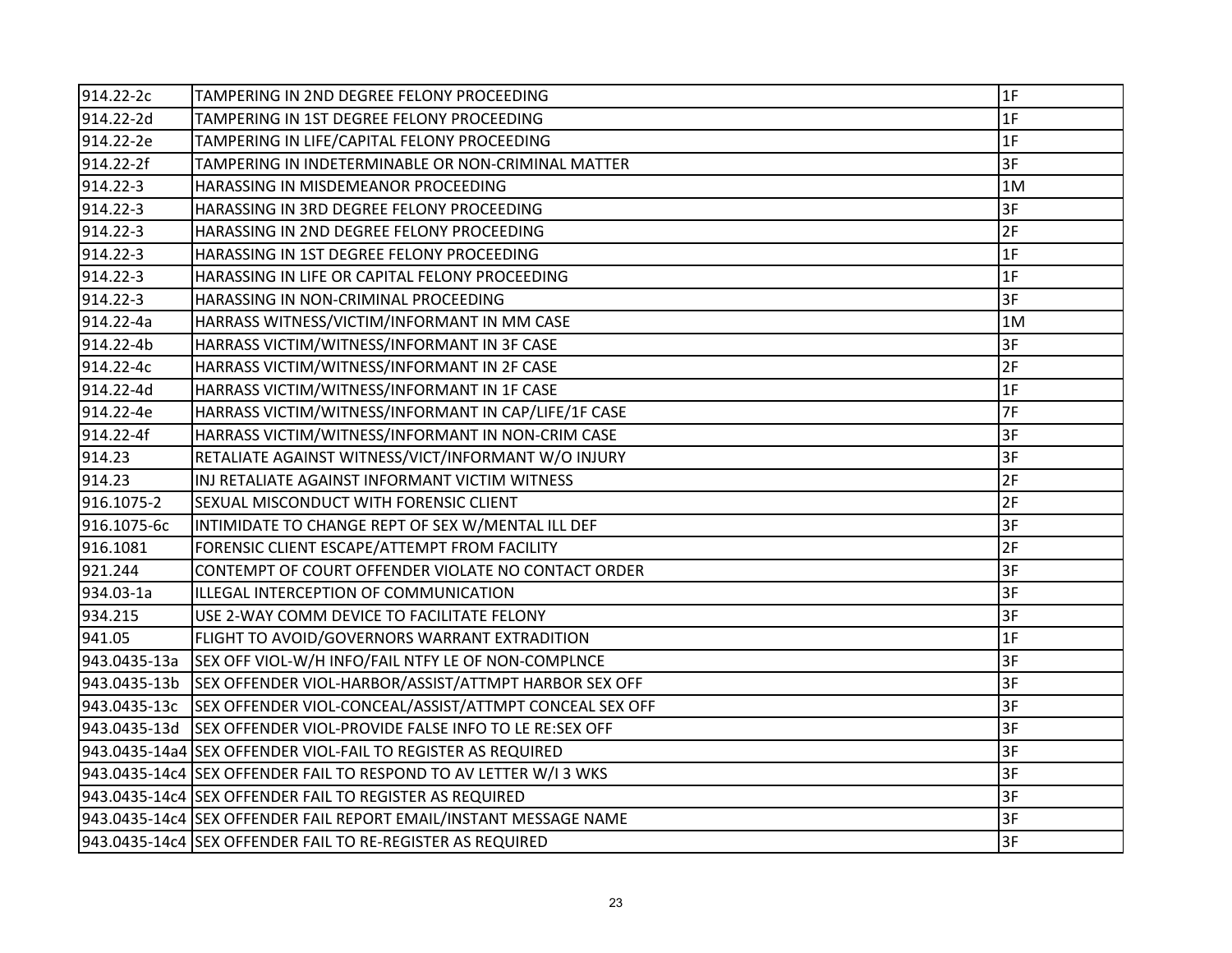| 943.0435-3   | FAIL TO REPORT TO DRIVER LICENSE OFFICE                        | 3F |
|--------------|----------------------------------------------------------------|----|
| 943.0435-4a  | SEX OFFENDER VIOL- FAIL TO REPORT NAME OR RESID CHANGE         | 3F |
| 943.044-4b   | SEX OFFENDER VIOL-FAIL TO REPORT VACATNG PERM RESIDENCE        | 3F |
| 943.0435-4c  | SEX OFFENDER VIOL-FAIL TO W/DRAW VACATE RESID NOTICE           | 2F |
| 943.0435-7   | SEX OFFENDER VIOL-FAIL REPORT RES CHNG TO OTHER STATE          | 3F |
| 943.0435-8   | SEX OFFENDER VIOL-FAIL CANCEL OTHR STATE RES CHNG NOT          | 2F |
| 943.0435-9a  | FAIL TO COMPLY WITH REGISTRATION LAW                           | 3F |
| 344.35-3b    | DOC EMPLOYEE SEX MISCONDUCT W/ INMATE OR OFFENDER              | 3F |
| 944.40       | <b>ESCAPE/ATTEMPT TO ESCAPE</b>                                | 2F |
| 944.44       | PRISONER HOLD HOSTAGE                                          | 2F |
| 944.45       | MUTINY STRIKE STATE CORRECTIONAL INSTITUTION                   | 2F |
| 944.46       | CONCEAL AID ESCAPED PRISONER                                   | 3F |
| 944.47-1a1   | SMUGGLE WRITTEN/RECORDED COMMUNICATION TO INMATE               | 3F |
| 944.47-1a1   | SMUGGLE ANY CURRENCY OR COIN TO INMATE                         | 3F |
| 944.47-1a2   | SMUGGLE ARTICLES OF FOOD OR CLOTHING TO INMATE                 | 3F |
| 944.47-1a3   | SMUGGLE INTOXICATING BEVERAGE TO INMATE                        | 2F |
| 944.47-1a4   | SMUGGLE CONT SUBST DEFINED PROVISIONS OF 893.02-4              | 2F |
| 944.47-1a5   | SMUGGLE ANY FIREARM WEAPON OR EXPLOSIVE PRISON                 | 2F |
| 944.47-1a6   | SMUGGLE CELL PHONE/PORTABLE COMM DEVICE INTO PRISON            | 3F |
| 944.605      | INMATE REFUSES TO PERMIT TAKING DIGITAL PHOTO                  | 3F |
| 944.607-10   | SEX OFFENDER REFUSE DIGITAL PHOTO, ETC                         | 3F |
| 944.607-12a  | SEX OFFENDER W/HLD INFO FAIL NTFY LE OF NONCOMPLY              | 3F |
| 944.607-12b  | HARBOR/ATTEMPT/ASSIST HARBOR SEX OFFENDER                      | 3F |
| 944.607-12c  | CONCEAL/ATTEMPT/ASSIST CONCEAL SEX OFFENDER                    | 3F |
| 944.607-12d  | PROVIDE FALSE INFO TO LAW ENF ABOUT SEX OFFENDER               | 3F |
| 944.607-13c4 | SEX OFFENDER FAIL RESPOND AV LETTER W/IN 3 WEEKS               | 3F |
| 944.607-13c4 | <b>SEX OFFENDER FAIL TO REGISTER AS REQUIRED</b>               | 3F |
| 944.607-13c4 | SEX OFFENDER FAIL REPORT EMAIL/INSTANT MESSAGE NAME            | 3F |
| 951.22-1     | INTRODUCE CONTRABAND INTO DETENTION FACILITY                   | 3F |
| 951.221-1    | SEXUAL MISCONDUCT W/INMATE - DETENTION FACLTY                  | 3F |
| 985.701-1a2  | SEX OFFENSE BY EMPLOYEE AGAINST JUVENILE OFFENDER              | 2F |
| 985.701-3c   | INTIMINDATION TO ALTER REPORT OF SEX MISCONDUCT                | 3F |
| 985.702-2a   | WILLFULLY NEGLECT JUVENILE OFFENDER WITHOUT GREAT HARM         | 3F |
| 985.702-4c   | COERCE/THREATEN ANOTHER ALTER NEGLECT REPORT JUVENILE OFFENDER | 3F |